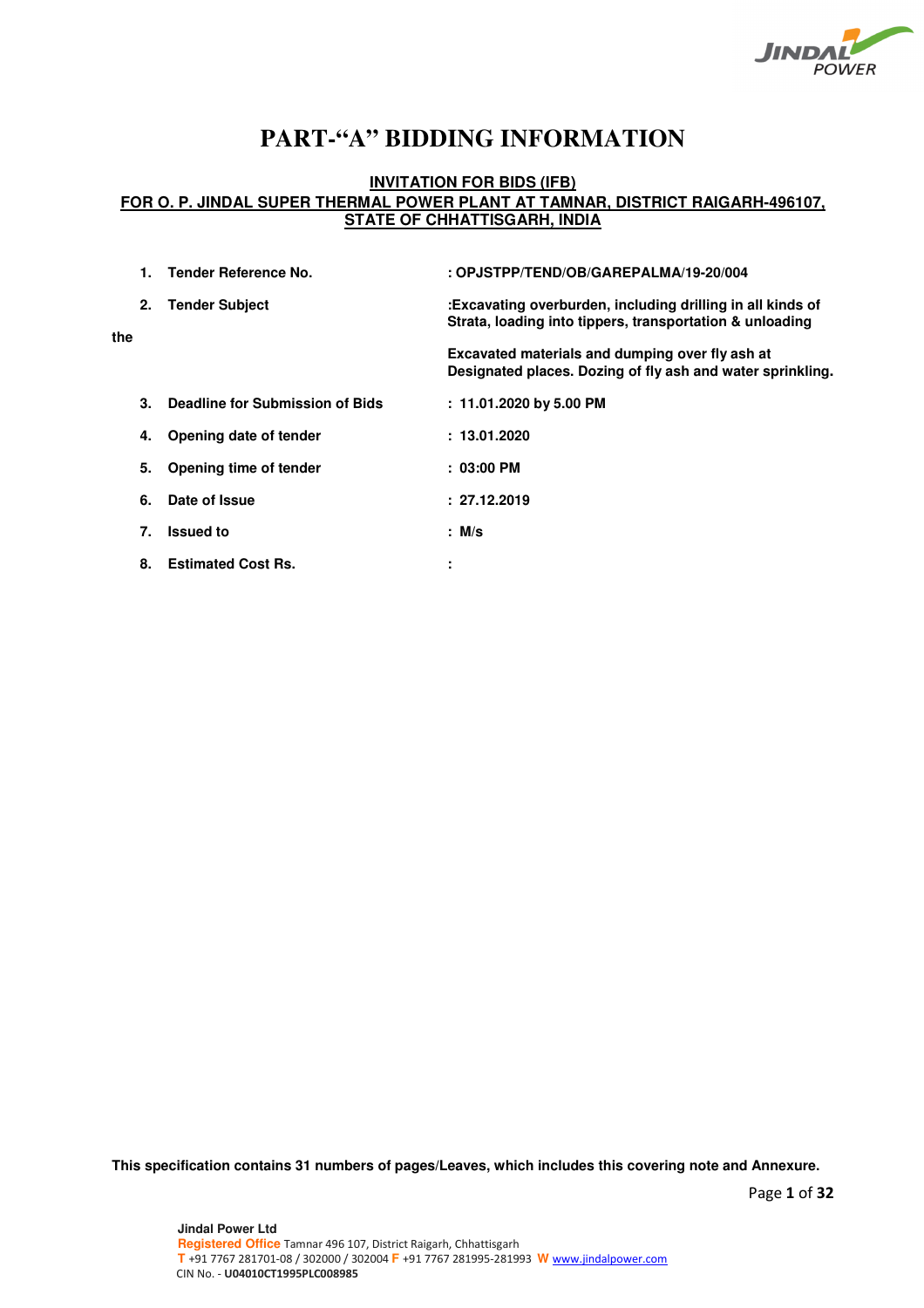

| <b>DOCUMENT</b>                                         | <b>INDEX</b><br><b>PARTICULAR</b>             | <b>PAGE NOS</b> |  |
|---------------------------------------------------------|-----------------------------------------------|-----------------|--|
|                                                         | <b>PART-"A" BIDDING INFORMATION</b>           |                 |  |
| <b>COVERING NOTE</b>                                    | <b>INVITATION FOR BIDS</b>                    | $\mathbf{1}$    |  |
| <b>COVERING NOTE</b>                                    | <b>INDEX</b>                                  | $\overline{2}$  |  |
| ANNEXURE-A1                                             | <b>INSTRUCTIONS TO BIDDERS</b>                | $3-4$           |  |
| ANNEXURE-A2                                             | QUESTIONAIRE                                  | $5-6$           |  |
| ANNEXURE-A3                                             | <b>VENDOR REGISTRATION FORM</b>               | $\overline{7}$  |  |
| ANNEXURE-A4                                             | LIST OF DOCUMENTS ENCLOSED                    | 8               |  |
| ANNEXURE-A5                                             | <b>GENERAL CONDITIONS OF CONTRACT</b>         | $9 - 11$        |  |
| ANNEXURE-A6                                             | STATUTORY AND SAFETY COMPLAINCE               | 12 <sup>2</sup> |  |
| <b>PART-"B" SCOPE OF WORK &amp; QUALIFYING CRITERIA</b> |                                               |                 |  |
| ANNEXURE-B1                                             | JOB DESCRIPTION, SPECIAL TERMS AND CONDITIONS | 13-20           |  |
| ANNEXURE-B2                                             | <b>QUALIFYING CRITERIA</b>                    | 21              |  |
|                                                         | <b>PART-"C" COMMERCIAL DOCUMENTS</b>          |                 |  |
| ANNEXURE-C1                                             | PRICE BID                                     | 22-23           |  |
| ANNEXURE-C2                                             | OTHER TERMS                                   | 24              |  |
| ANNEXURE-C3                                             | ADVANCE BANK GAURANTEE FORMAT                 | $25 - 27$       |  |
| ANNEXURE-C4                                             | PERFORMANCE BANK GAURANTEE FORMAT             | 28-29           |  |
| ANNEXURE-C5                                             | CONTRACT BANK GAURANTEE FORMAT                | 30-32           |  |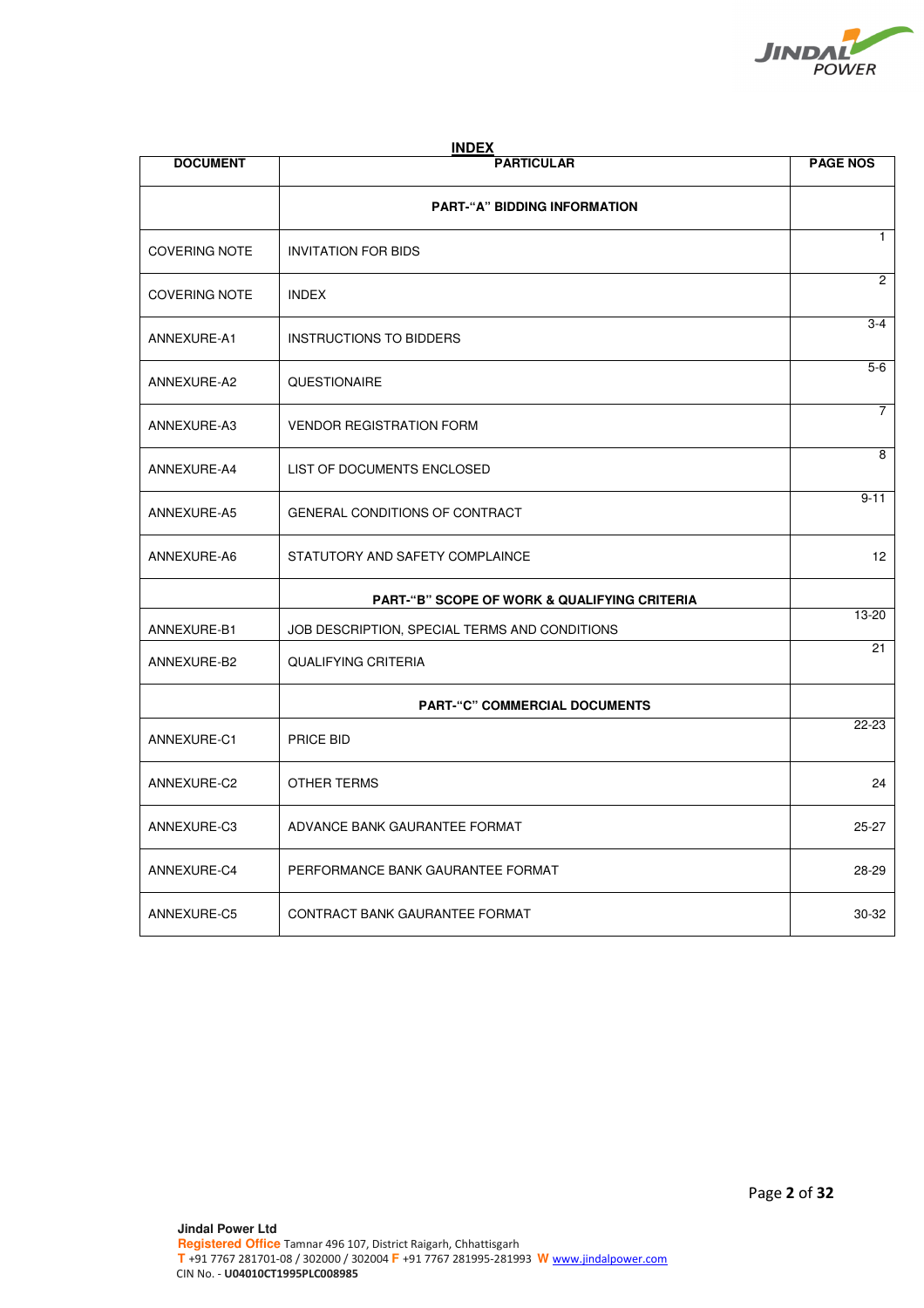

# **INSTRUCTIONS TO BIDDERS**

- **1.** Bidders with SSI registration shall also deposit EMD and without EMD, offers shall be rejected.
- **2.** Duly filled and signed Price Bid shall be put in separate sealed envelope marked as 'Price Bid'.
- **3.** Balance Annex/schedules of bid documents duly filled in and signed along with clear Xerox copies of following documents duly attested by Gazetted Officer shall be enclosed in separate sealed envelope marked as ''Qualifying Bid''.
	- a. Earnest Money Deposit (EMD) details (OPJSTPP/DD/BG No.). If BG is submitted, it should be valid for 6 months from the date of tender opening.
	- b. Latest solvency certificate of min 50% of the tender value from any Indian Nationalized/scheduled bank should not be old more than 6 months from the date of tender opening.
	- c. Firm's Registration.
	- d. Experience Certificate.
	- e. Technical Deviation Sheet.
	- f. Provident Fund Registration No. & latest combined PF challan.
	- g. Service Tax Registration.
	- h. Other documents as per qualifying requirements.
	- i. Income Tax Permanent Account Number is also required.
- **4.** EMD of successful bidder shall be returned after acceptance of LOI/order by the bidder and after payment of the security deposit. EMD of the successful bidder shall be forfeited, if bidder fails to submit security deposits (SD). The EMD of unsuccessful bidder shall be discharged /returned on their application with original MR/DD no. details.
- **5.** Bidder should bring original documents for the verification during tender opening.
- **6. Price bid and Technical / Qualifying bid shall be put in separate sealed envelope which will be submitted on or before the date and time specified on page no 01 i.e. (Tender's specs page), failing to which will disqualify/reject your offer outrightly.**
- **7.** Bids received after deadline of submission, by any means, will not be accepted by the owner and will be returned to bidder.
- **8.** No documents will be accepted after opening of qualifying bid without permission of Chartered Accountant.
- **9.** Technical bid/qualifying bid along with all relevant schedules and other Annex are to be filled and signed and are to be submitted in sealed envelope as stated in bid documents.
- **10. BID OPENING:**

Owner shall open the bid at its office located at Address mention below:

# **General Manager-M&C**

# **Jindal Power Limited**

 **Tamnar, Raigarh-496107 (C.G.)** 

The date and time for the bid opening is indicated on the front page of the tender document.

# **11. BID EVALUATION:**

- 11.1 After opening of qualifying bid the owner shall make study of individual bid and any clarifications/ confirmation, if required shall be obtained from the bidder or shall be discussed with the bidder separately during validity period of their offer. After receipt of clarification/confirmation all the bids will be brought on par as far as technical requirement and commercial terms and condition are concerned. Incase if any bidder feels that prices quoted by him in price bid are required to be changed due to change in technical details, commercial terms and conditions, the bidder should inform the owner immediately and submit the revised price bid/cover prior to scheduled date of opening of price bid subject to approval of competent authority. Revised price bid/cover will be opened on scheduled date and time for opening of price bid.
- 11.2 Prior to the detailed evaluation, the owner shall determine the substantial responsiveness of each bid to the bidding documents. A substantially responsive bid is one, which confirm to all the terms and condition of the bidding documents without material deviation. Responsiveness of the bid shall be based on the contents of bid itself without recourse to extrinsic evidence.
- 11.3 The Company reserves the right to accept the contract price and can negotiate with L2 and L3 bidder.
- 11.4 Any efforts by the bidder to influence the owner during bid evaluation bid comparative or during proposal for order placement may result in the rejection of the offer. The bid, which does not conform to, specified fixed commercial condition namely, 1) EMD/Bid security 2) Contract performance 3) Penalty 4) Performance Guarantee/acceptance test 5) Terms of payment will be treated as non-responsive.
- 11.5 The bid determined as substantially non responsive shall be rejected by the owner and price bid/cover of such bid, will not be opened and no further evaluation will be made.

11.6 **Successful bidder has to submit the security deposit equivalent to 10% of order value within 07 (seven) days from the date of LOI/order. This retention as security deposit shall be refunded after deduction if any, on successful completion of contract period .Incase of, non-compliance of this requirement the EMD of such bidder shall be forfeited and order may be treated as cancelled.**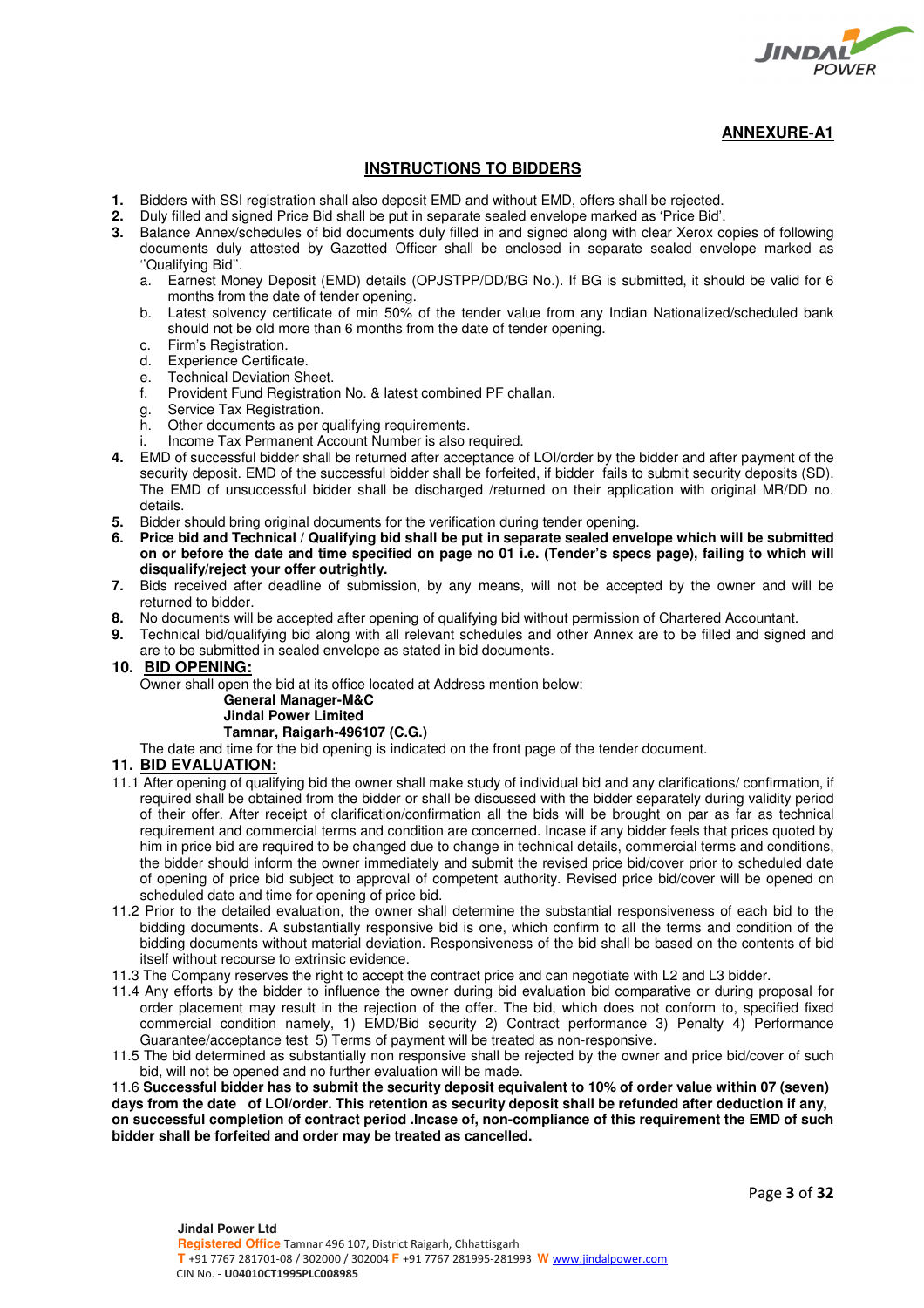

# 12. **QUALIFYING REQUIREMENT FOR BIDDERS: Refer Annexure"B-1"**

- 12.1The Bidder shall provide satisfactory evidence (jobs on similar equipment/systems of large size coal based thermal power plant) to carry out the operation and maintenance as per the scope of work mentioned in section. List of all contracts executed along with copies of orders and customer's certificates regarding successful execution of contract to be furnished.
- 12.2 The Bidder shall provide satisfactory evidence for requisite experience persons for carrying out the operation and maintenance of the awarded contract.
- 12.3 The Bidder should have adequate financial stability and capability to meet the financial obligations pursuant to the Works covered in the Bidding Documents.

#### **13. Bidder to Note**:

- 13.1The scope of work and specification shall be read carefully and considered by the Bidders while preparing their bids.
- 13.2 The Bidders are advised to visit and examine the Site where the facilities are installed and its surroundings and obtain for himself on its own responsibility all information that may be necessary for preparing the bid and entering into a Contract for Day-to-Day Routine operation and Maintenance. The cost of visiting the site shall be at the Bidder's own expense.
- 13.3 Bidders who want to quote for this tender should be registered as per Contract Labor Act 1970 and shall produce the registration certificate / license along with the tender submitted. Submission of tender will be deemed to be an acceptance of all terms and conditions of the said act. Service Providers should also be registered with the EPF commissioner.
- 13.4 The tender shall contain the name, residence and place of business of person or persons submitting the tender. All signatures shall be dated.
- 13.5 The JPL reserve the right to reject any or all tenders or to accept any tender in full or part considered advantageous to the JPL irrespective of whether it is lowest or not, without assigning any reason what so ever.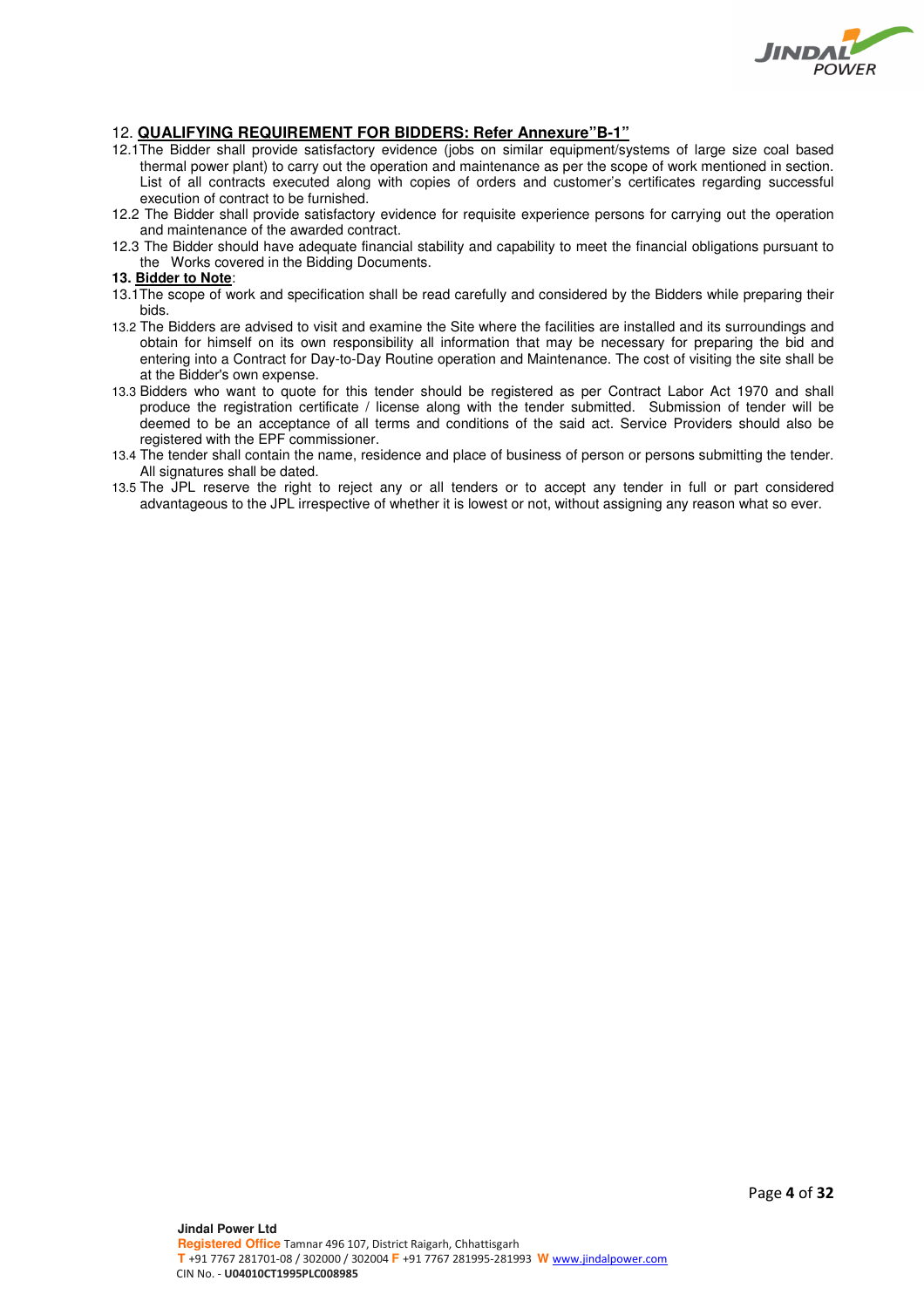

# **QUESTIONAIRE**

| To be filled up completely by the bidder.                                                                            |                                                                                                                      |
|----------------------------------------------------------------------------------------------------------------------|----------------------------------------------------------------------------------------------------------------------|
|                                                                                                                      |                                                                                                                      |
|                                                                                                                      |                                                                                                                      |
| 1. Name & Address of the Bidder:                                                                                     |                                                                                                                      |
|                                                                                                                      |                                                                                                                      |
|                                                                                                                      |                                                                                                                      |
|                                                                                                                      |                                                                                                                      |
|                                                                                                                      |                                                                                                                      |
|                                                                                                                      |                                                                                                                      |
| 2. Whether bidder is                                                                                                 |                                                                                                                      |
| a. Propriety concern<br>b. Firm                                                                                      |                                                                                                                      |
| c. Company<br>If answer is "Yes" against below please tick $(\sqrt{})$                                               |                                                                                                                      |
| a. Whether documentary evidence is enclosed                                                                          |                                                                                                                      |
| b. Whether certified necessary Power of Attorney is enclosed                                                         |                                                                                                                      |
| c. Whether certified true copy of regulation articles of association,                                                |                                                                                                                      |
| Special or General Power of attorney is enclosed.                                                                    |                                                                                                                      |
| 4. Whether the Service Provider will execute the proposed work himself<br>Or through their authorized person/ firms. |                                                                                                                      |
|                                                                                                                      |                                                                                                                      |
| 5. Whether Banker's Certificate regarding Financial status is enclosed                                               |                                                                                                                      |
| 6. Whether latest Income Tax clearance Certificate enclosed.                                                         |                                                                                                                      |
| 7. Whether copies of P & L account/ Balance sheet for last 5 Yr is enclosed                                          |                                                                                                                      |
|                                                                                                                      |                                                                                                                      |
| 8. Whether experience record is enclosed. (Please enclosed photocopies)                                              |                                                                                                                      |
| 9. Whether list of technical qualified personnel is enclosed.                                                        |                                                                                                                      |
|                                                                                                                      |                                                                                                                      |
| 10. E.P.F. No. of Service Provider is enclosed.                                                                      |                                                                                                                      |
| 11. Whether copy of labor license is enclosed                                                                        |                                                                                                                      |
| 12. Whether bidder is agreeable to Furnish Security Deposit<br>(Bank Guarantee OR Deduction from RA bills)           |                                                                                                                      |
| 13. Whether bidder is agreeable for JPL's standard penalty clause as<br>mentioned in tender documents.               | <u> 1980 - Johann Barn, mars ann an t-Amhain Aonaich an t-Aonaich an t-Aonaich ann an t-Aonaich ann an t-Aonaich</u> |
| 14. Whether validity of submitted bid is six (6) month from date of opening                                          |                                                                                                                      |
| 15. Payment terms mentioned & enclosed.                                                                              |                                                                                                                      |
| 16. Whether quoted rates shall remain firm even change in time                                                       |                                                                                                                      |

Page **5** of **32**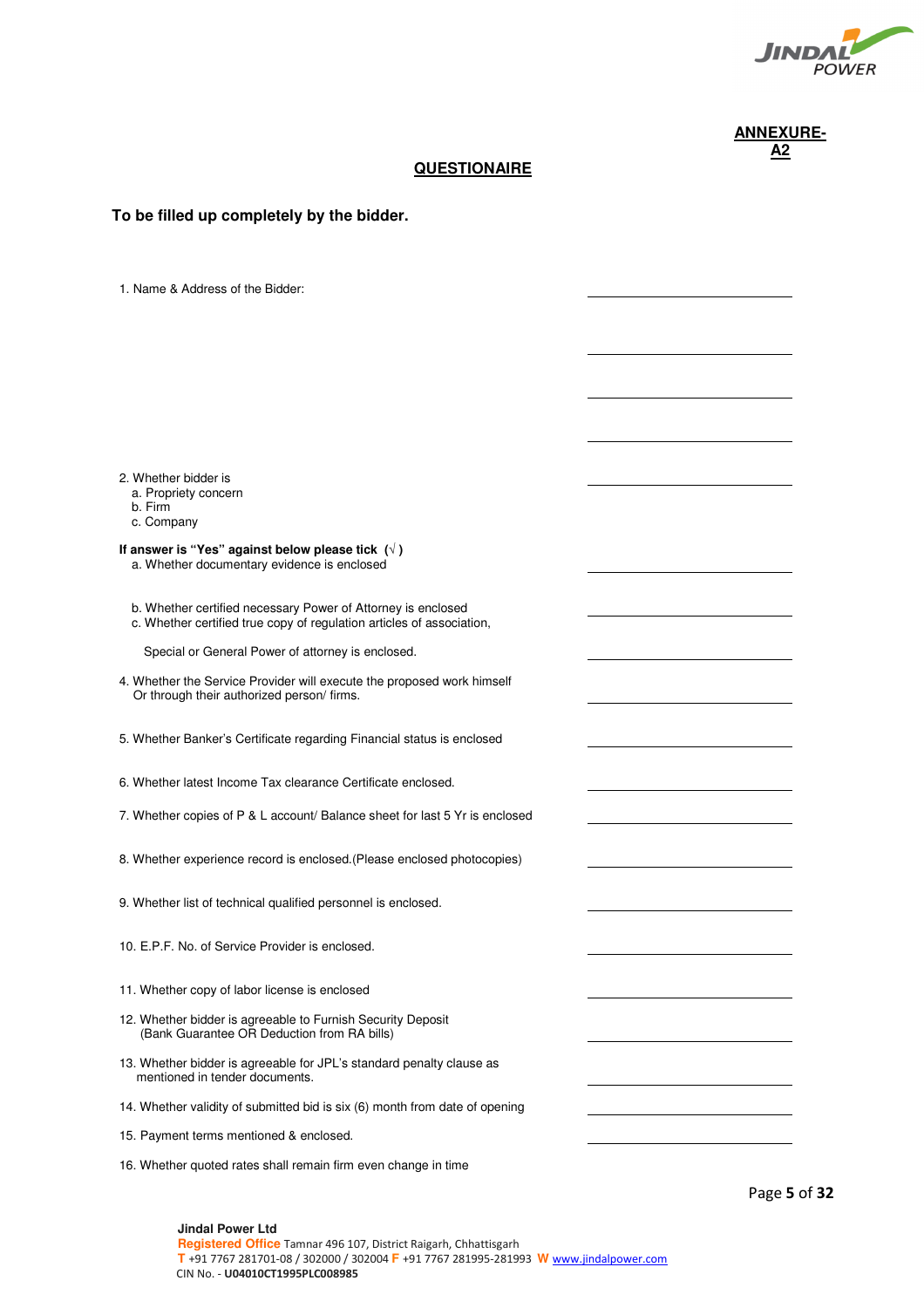

| 17. Expected number of labor to be engaged on job                                                                                                 |  |
|---------------------------------------------------------------------------------------------------------------------------------------------------|--|
| 18. Whether Service Provider has executed similar work in past<br>(Please mention the details along with photocopy)                               |  |
| 19. Whether Service Provider is agreeable to pay the labor at the rates<br>stipulated by Govt.                                                    |  |
| 20. Whether the labor to be engaged on job is insured.                                                                                            |  |
| 21. If the tender consist of supply of materials also<br>a. Whether the sales tax on supply of materials is included in quoted rate               |  |
| b. Whether the rates have been quoted for supply of materials and<br>execution of job separately.                                                 |  |
| c. If sales tax will be extra, the same will be applicable on material price<br>only, not on work price; Have you mentioned the above in details. |  |
| 22. Guarantee Period of executed job                                                                                                              |  |
| 23. Whether filled up and signed Undertaking enclosed                                                                                             |  |
| 24. Whether all pages tender filled and signed as specified                                                                                       |  |
| 25. Whether all clauses/conditions/terms/schedules have been read<br>carefully and taken care of while preparing bid.                             |  |
|                                                                                                                                                   |  |
| Signature                                                                                                                                         |  |
| Full Name of Authorized Person                                                                                                                    |  |
| Designation                                                                                                                                       |  |
| Date                                                                                                                                              |  |
|                                                                                                                                                   |  |

NOTE:<br>1.

- 1. It is necessary to answer the entire question. If any question remained unanswered, it will presume that JPL's
- interpretation is acceptable to the particular question.
- 2. Management of M/s Jindal Power Limited would appreciate if Bidder shall visit the site before submitting the Enquiry.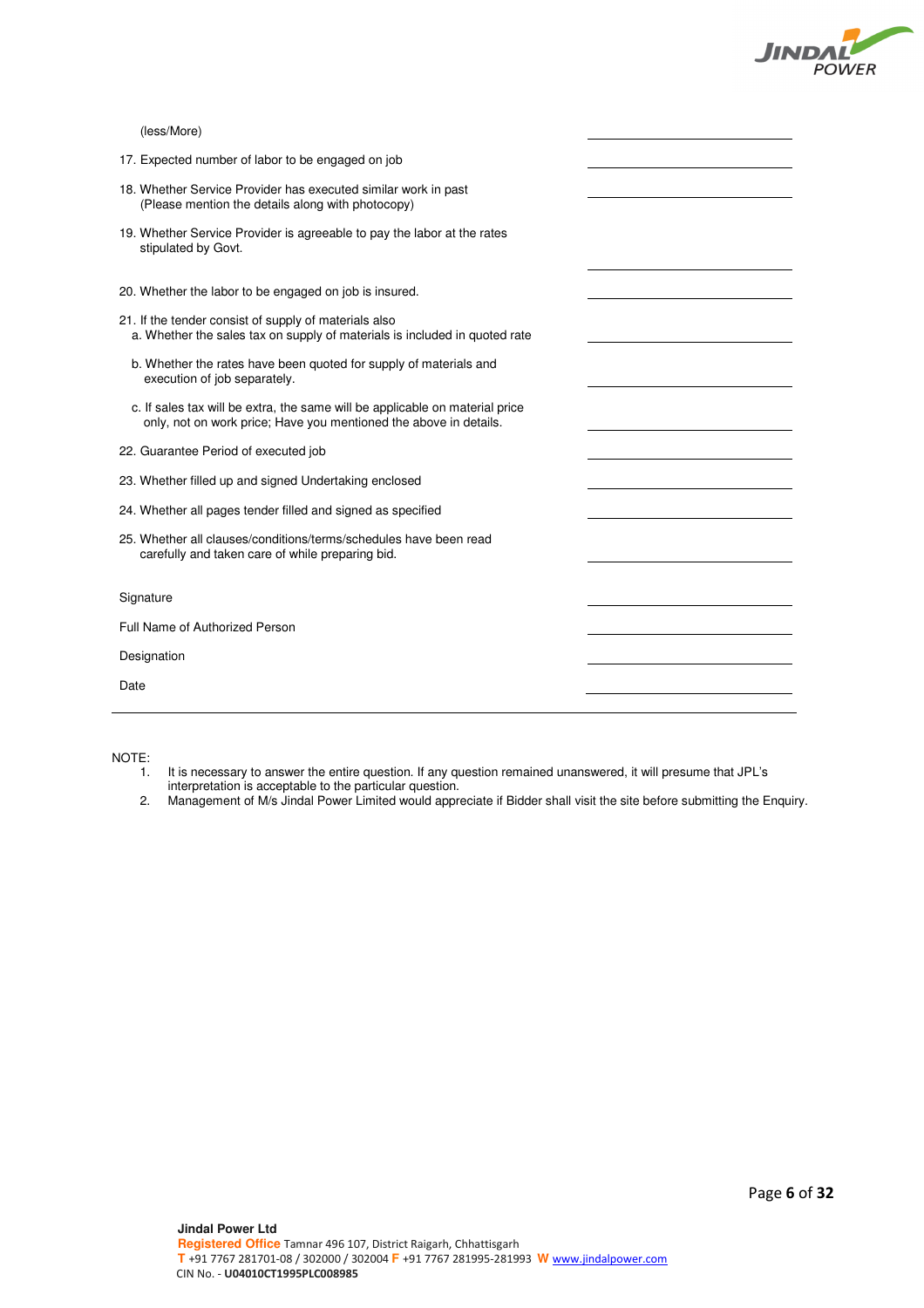

# **VENDOR REGISTRATION FORM**

**VENDOR CODE:** 

**NAME:** 

**ADDRESS:** 

**CITY:** 

**STATE:** 

**PIN:** 

**COUNTRY:** 

**CURRENCY:** 

**TEL. NO.:** 

**FAX NO.:** 

**MOBILE NO:** 

**E-MAIL:** 

**CONTACT PERSON:** 

**ACCOUNT GROUP: Raw Material / Stores Material / Contractor / Consultant / Agent / Transporter / INDUSTRY: SSI / Non-SSI/Micro and medium Enterprise SALES TAX CST NUMBER & DATE: LST NUMBER & DATE: CENTRAL EXCISE / SERVICE TAX: RANGE: DIVISION: COMMISSIONERATE: SERVICE TAX REGISTRATION NO.: ECC NUMBER: PAN BASED REGN. PAN NO. : (COMPULSARY FOR SERVICE PROVIDER CONSULTANTS, TRANSPORTER ETC) CATEGORY OF THE FIRM (FOR CONTRACTOR; CONSULTANTS; TRANSPORTER) INDIVIDUAL OTHER THAN INDIVIDUAL PARTNERSHIP LOCAL AUTHORITIES LIMITED / PVT. LTD.** 

Kindly send us duly filled signed Vendor registration form with the attested Xerox documents of PAN, TIN. CST, LST & other supporting firm's credentials for Vendor Registration.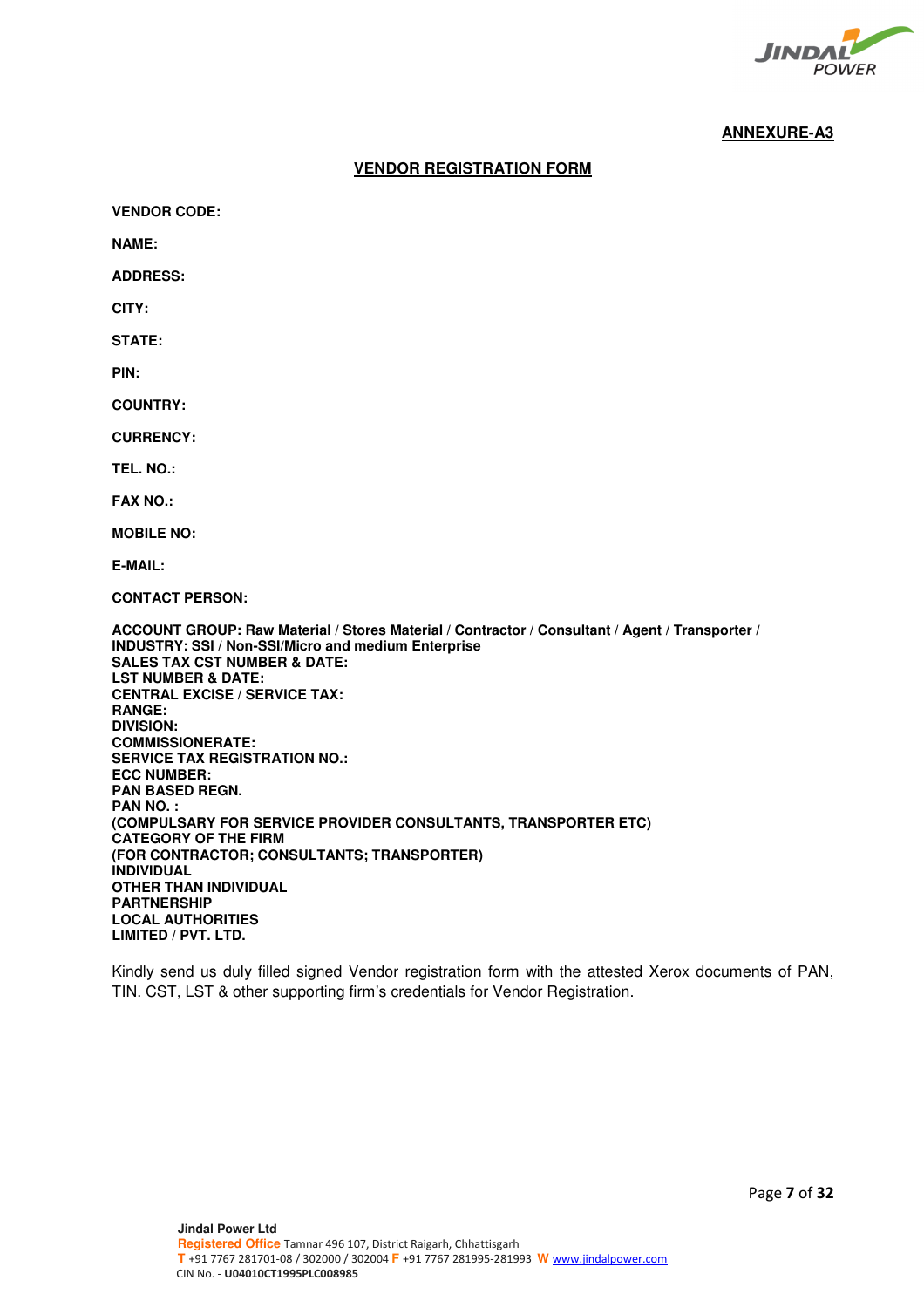

# **LIST OF DOCUMENTS ENCLOSED**

| <b>S. No.</b>    | <b>DESCRIPTION</b>                  | <b>ENCLOSED</b><br>(YES/NO) | <b>REFERENCE ANNEXURE</b> |
|------------------|-------------------------------------|-----------------------------|---------------------------|
| 1.               | FILLED SIGNED JPL VENDOR            |                             |                           |
|                  | REGISTARTION FORM, IF REGISTERED    |                             |                           |
|                  | SPECIFY JPL REGISTERED VENDOR       |                             |                           |
|                  | CODE.                               |                             |                           |
| $\overline{2}$   | PAN CARD COPY                       |                             |                           |
| 3.               | TIN NUMBER COPY                     |                             |                           |
| 4.               | TAN NUMBER COPY                     |                             |                           |
| 5.               | GST REGISTRATION COPY               |                             |                           |
| 6.               | COMPANY CREDENTIALS / PROFILE       |                             |                           |
| $\overline{7}$ . | RECENT 03 ORDER COPIES OF PAST 06   |                             |                           |
|                  | MONTHS OF SAME NATURE OF JOB        |                             |                           |
|                  | EXECUTED IN SIMILAR AT PAR 03       |                             |                           |
|                  | DIFFERENT COMPANIES.                |                             |                           |
| 8.               | DETAILS OF SKILLED / SEMI SKILLED / |                             |                           |
|                  | UNSKILLED RESOURCES, IF REQUIRED    |                             |                           |
|                  | ANY.                                |                             |                           |
| 9.               | LIST OF TOOLS & TACKLES,            |                             |                           |
|                  | CONSUMABLES, MACHINES ETC.          |                             |                           |
| 10.              | DEALERSHIP CERTIFICATES LATEST      |                             |                           |
|                  |                                     |                             |                           |
|                  |                                     |                             |                           |
|                  |                                     |                             |                           |
|                  |                                     |                             |                           |
|                  |                                     |                             |                           |
|                  |                                     |                             |                           |
|                  |                                     |                             |                           |
|                  |                                     |                             |                           |
|                  |                                     |                             |                           |
|                  |                                     |                             |                           |
|                  |                                     |                             |                           |
|                  |                                     |                             |                           |
|                  |                                     |                             |                           |
|                  |                                     |                             |                           |
|                  |                                     |                             |                           |
|                  |                                     |                             |                           |
|                  |                                     |                             |                           |
|                  |                                     |                             |                           |
|                  |                                     |                             |                           |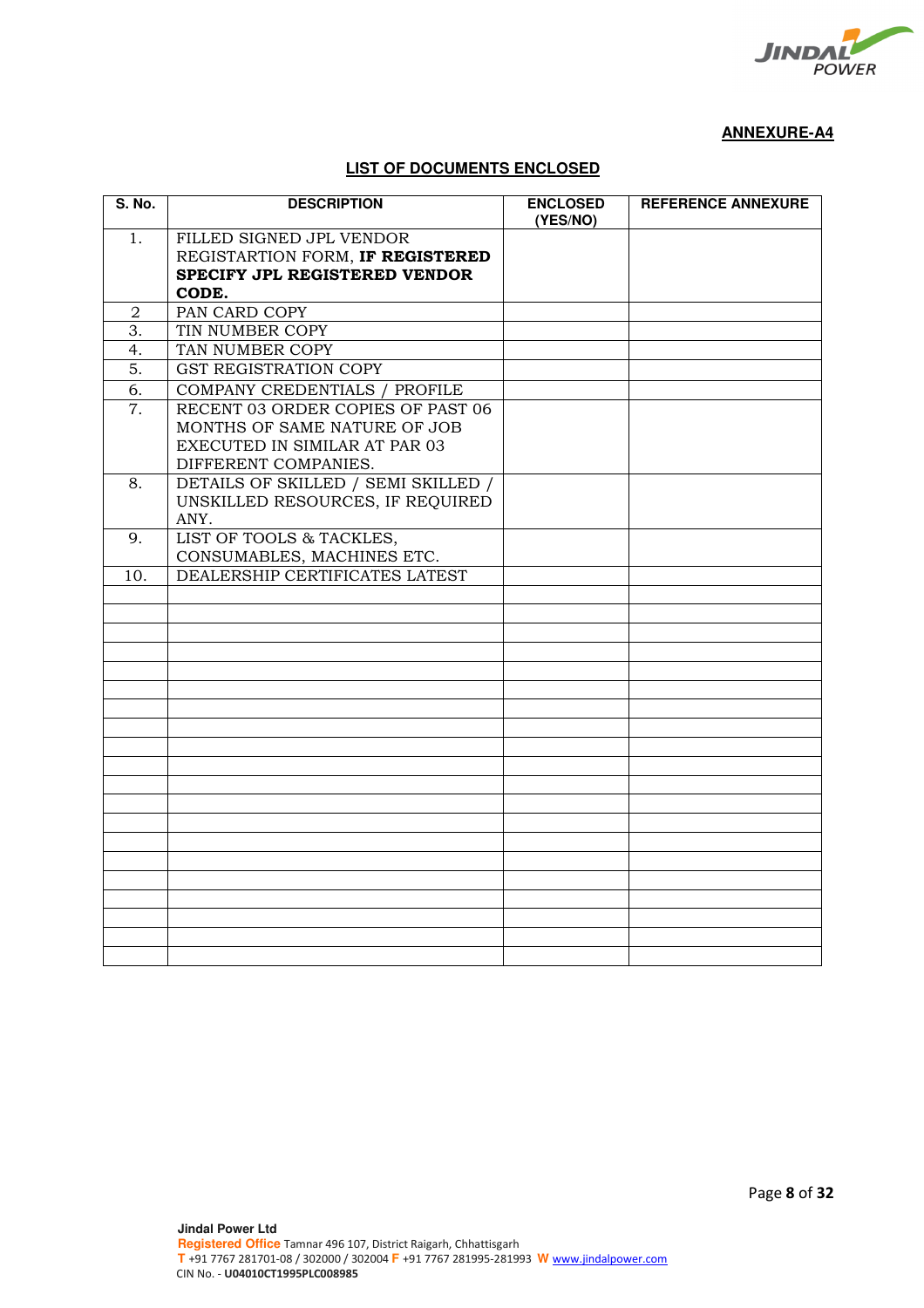

#### **GENERAL CONDITIONS OF CONTRACT**

#### **1. Agreement:**

Contractor's acceptance of the work order in writing shall constitute contract between him and JPL. If acceptance/ comments (if any) is not received from contractor, within one week from the date of this order, it will be considered that the various terms and conditions indicated in the order is acceptable to the contractor.

#### **2. Offloading & Subletting of Job**:

Contractor shall not offload/ sublet the job given to him without prior approval and permission in written from M/s JPL for any contract in full/ partial.

#### **3. Measurement of Work**:

Work shall be supervised, inspected and measured as directed by Engineer-in-charge and entered in the measurement book for the Scope of Work with signature of both contractor and Engineer-in-charge or their representative as token of acceptance. Payment shall be made as per actual quantity executed. For all labour intensive jobs, it is mandatory to maintain and submit daily report of workmen attendance duly verified by EIC.

#### **4. Submission and Payment of Bill:**

a. The invoice/ RA bills for the Scope of Work as defined earlier should be submitted within 2 weeks of completion of job to Engineer-in-charge in triplicate for verification, on monthly basis or as specified complete in all respect and acceptable.

b. The invoice must be supplemented with the work measurement sheet and workmen attendance sheet duly attested by Engineer in-charge.

c. In case, the job is associated with the supply of materials, the invoice must be supplemented with the material challan duly stamped with Gate Entry number, Packing list, Tax invoice, Quality assurance & test certificates.

d. The workmen payment sheet and PF challan, if applicable, must be submitted with invoice after verification and attestation by incharge (P&A). If applicable and specified explicitly in the work order, PF and Insurance shall be reimbursed at actual on producing documentary evidence.

e. JPL will release the payment after all deductions as per specified conditions and statutory rules within 15 days after receipt of the invoice. HOD (Finance & Accounts), JPL shall be the paying officer.

#### **5. Taxes & Duties:**

a. Unless otherwise specified, all taxes, duties, levies, charges etc. that may be applicable to this contract is deemed to have been included in the contract price. GST, as applicable, must be indicated in the bills separately. This will be paid only if supported by documentary proof of payment. The bills shall be prepared & raised along with following information:

i. Tax Credit documents should be original. The document should be serially numbered either with numbering machine, or preprinted stationery or computer printed with date.

ii. The document should contain the name, address and GST Registration Number of the service provider.

iii. The document should contain our name & address as "Jindal Power Limited, P.O. & Tehsil - Tamnar, Raigarh (C.G.) – 496107".

iv. The document should contain classification of services, for example "Engineering Consultancy Services", "Erection, Commissioning & Installation services" etc.

v. The document should contain description of service provided, value of taxable service provided, the amount of GST payable.

b. As regards Indian Income Tax, Surcharge on Income Tax, Withholding Tax or any Corporate Tax, JPL shall not bear any Tax liabilities whatsoever. The contractor shall be liable and responsible for payment of all such taxes, if attracted under the provisions of law. JPL shall however, deduct applicable taxes at source like TDS under Income Tax Rules and Work Contract Tax under C.G. VAT Act as per law from time to time from bills / payments to be made to the contractor and will issue the TDS Certificate for the same to the contractor.

c. As regards the payment of Welfare Cess under Building and other Construction worker (RE & CS) Acct 1996, all the Building and Construction Contractor whose contract value is more than Rs 10 Lac or more, shall be liable to pay welfare cess @ 1% of the contract value and submit the documentary evidence with P&A department.

d. In case any contractor fails to meet the above statutory requirement, the same will be deducted from its bills directly.

#### **6. Deductions and Penalties:**

a. JPL shall be entitled to recover from contractor's bills all cost, damages, expenses which may have to incur or become liable to incur as a result of contractor's negligence or any other action that may originate such cost, charges, expenses etc.

b. In case contractor's bill amount is not sufficient to cover such recovery amount the balance shall be deducted from any sum which may become due to contractor at any time thereafter under this or any other contract contractor may have with us. Should this sum also not be sufficient to cover the full amount recoverable, then we reserve our right to recover the same as remedies available under the law.

c. If there is any delay in completion of work on the part of the contractor and there is any statutory increase in duties / taxes / levies during the period of delay, in such cases the differential shall be on account of the contractor. In case of failure to execute the work within due date, Security Deposit, if any may be forfeited and JPL reserves the rights to offload the same (complete/ partial) and get it done through other agencies at the cost and risk of the default contractor.

d. Any intentional delay, or delay due to improper mobilization of men and material for executing the work by Contractor or any unprofessional attitude of Contractors causing delay, penalty @ 1% of the contract value for each week of delay shall be imposed subject to a maximum of 10% of the contract value.

e. In case in delay in completion of work due to reasons attributable to Contractor, he is liable to pay the liquidated damages @ 1% of the Total Order Value, for each completed week of delay or part thereof subjected to a maximum of 10% the Total Order Value.

f. In case of non-performance /continuous poor performances, the contract shall be terminated and the work shall be done by any other means at Contractor cost and risk. If the price of contract for the balance work shall be higher, the additional amount shall be recovered from Contractor's security deposit or any dues of this contract or any other contract that the Contractor may have taken in JPL.

g. The Contractor shall be solely responsible for any loss or damage to JPL property during the currency of this contract due to negligence, fraud etc. on the part of their personnel and will be liable to make the damages in good condition. In case of any JPL material is lost or damaged during execution of work due to Contractor negligence or wrong workmanship, the cost of the same as per prevailing market rate plus departmental expenses shall be recovered from Contractor bills.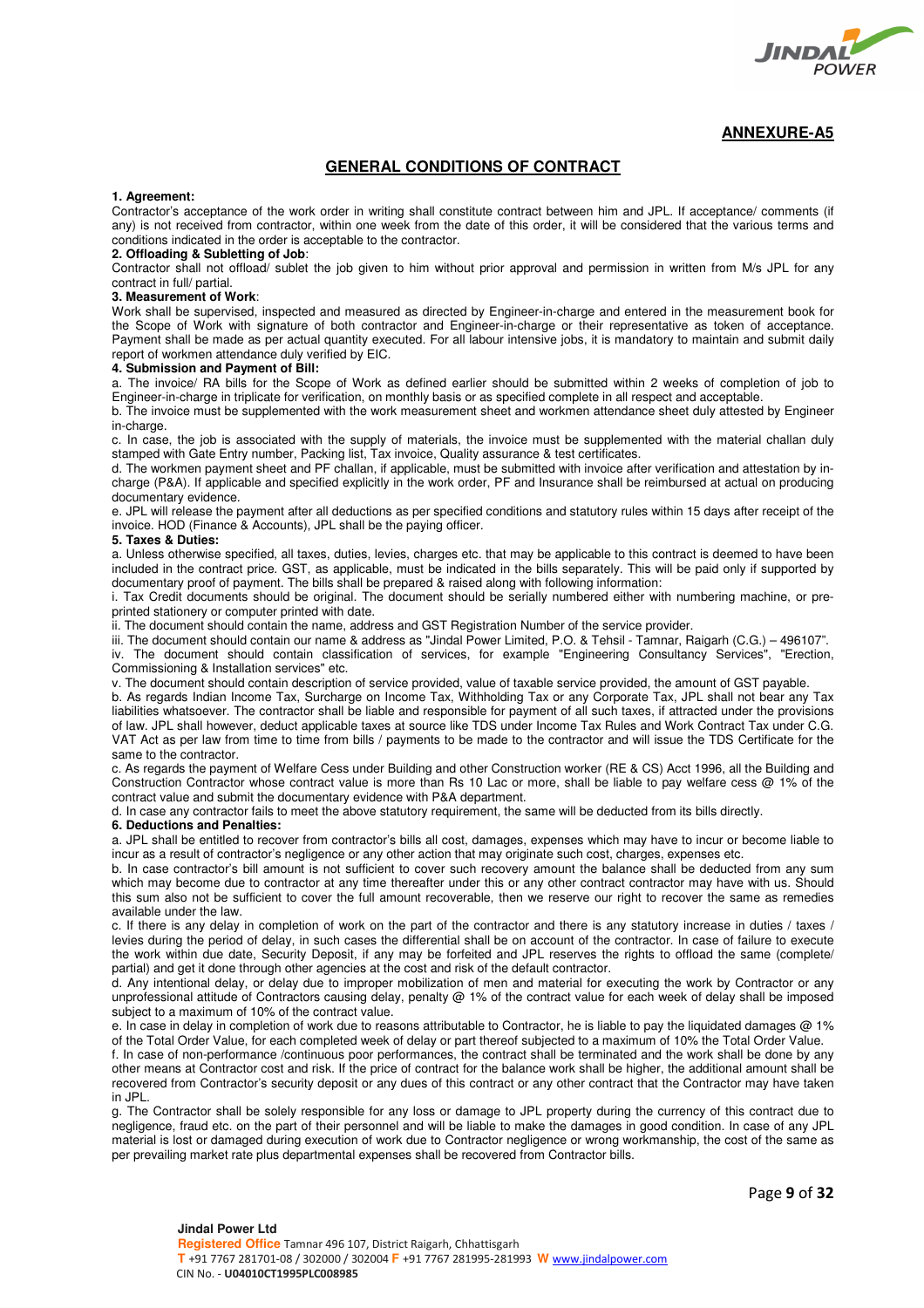

h. For any accident due to the negligence of the contractor/ contractor's deployed agencies/workers or subcontractors, following penalties shall be levied.

i. For fatal accident – Rs. 5,00,000/-

ii. For reportable accident (Permanent disability) – Rs. 1,00,000/-

**7. Statutory and Labour Regulations:** 

a. Contractor and his workmen shall abide by all statutory rules and regulations, including but not limited to Contract Labour Act, Workmen's Compensation Act, Minimum Wages Act, Employee Insurance Act, Group Personal Accident Insurance, Provident Fund Act, and any other laws, rules and regulations etc. that may be applicable to this type of work, including any licenses like labor license etc. that may be required to be obtained by the contractors.

b. Contractor shall comply & maintain all statutory records, registers and displays as required under various labour laws. Any deviation or fine levied by the Govt. authorities while their inspection will be recovered with penalty from contractor's running bills or security deposit.

c. Coverage under Employee Provident Fund & Miscellaneous Provisions Act is mandatory. You must obtain a new PF Code for all your workmen and staff from RPFC, Raipur only.

#### **8. Safety, Health & Environment:**

a. Contractor and his workmen shall abide by all Safety, Health and Environment rules and regulations of JPL. Any violation of the safety rule shall be viewed seriously and contractor shall be penalized as per JPL rule.

b. Contractor workmen shall have to obtain Gate pass before commencement of work, which shall be issued only after getting safety training & guidelines from JPL safety officer and ensuring medical fitness from JPL medical officer.

c. Contractor shall have to ensure minimization of pollution at source through environment friendly processes, techniques.

d. Before starting the work, contractor shall submit detailed work program, milestone of different activities, safety & quality plan and any other relevant documents required for the work to the Engineer-in-charge for his approval, after which work shall be started as per the approved program.

e. All safety equipment as per statutory requirements like helmets, safety shoes, safety belts and any other specific safety equipment required for the work will have to be provided by the Contractor to his manpower and will meet the following quality standards for PPEs;

1. Safety Helmet IS : 2925

Colour Code of the Helmets will be as under :-

Contract Supervisor : BLUE Contract Workers : YELLOW

Fire Staff : RED

Name and Blood group should be displayed on the front side of helmet.

2. Safety Shoes IS : 15298

3. Safety Belt IS : 3521 (Only Double lanyard and full body harness type safety belt shall be provided by the contractor to their workers while working at height in plant premises.)

- 4. Welding Helmet IS : 1179
- 5. Face Shield IS : 8521
- 6. Ear Plug/ Ear Muff IS : 9167
- 7. Rubber Hand Gloves (Electrical) IS : 4770
- 8. Rubber / PVC Hand Gloves IS: 4770
- 9. Rubber/ PVC Coated Fabric Hand Gloves IS : 4501
- 10. Leather, Cotton and Canvass Hand Gloves IS : 2573
- 11. Rubber / PVC Coated Fabric Apron/ Clothing IS : 6110
- 12. Canister Type Gas Mask IS : 8523
- 13. Catridge Type Gas Mask IS : 8522
- 14. Dust Mask IS : 9473
- 15. Eye Protector IS : 5983

**All personnel employed by you for working inside the factory premises shall abide by all the safety, health, and environmental rules and regulations of JPL. Minimize pollution at source through environment friendly process, techniques and processes. Reduce fugitive emission from loading / unloading and transportation of material (where applicable).** 

**-Your mobile equipment should possess valid and current P.U.C certificate, vehicle Registration paper, Insurance and vehicle fitness certificates before obtaining gate Pass.** 

**- Contractor/agency shall submit the following papers/certificates before obtaining gate pass of vehicles.** 

- **Registration paper of the vehicle.**
- **P.U.C. certificate**
- **Valid insurance paper**
- **Vehicle fitness certificate**

**Contractor/agency shall also submit renewed/ new certificates on expiry of PUC, insurance and fitness certificates timely. 9. Discipline:** 

The contractor and his workmen shall have to follow JPL's standard Code of Conduct and the Law of the Land. It shall be Contractor's responsibility to maintain and keep the deployed manpower in specified area only. If the contractor or his workmen is found violating the same or participating in unlawful activities, or influencing JPL staff by any offerings or other inducements, the contract shall stand terminated with immediate effect.

#### **10. Manpower/ Material/Consumable/Tools & Tackles:**

a. Contractor has to ensure availability of all the resources required for the job as follows:

- Skilled / Semi-skilled / Un-skilled Manpower
- Site-In-charge / Supervisors
- Drawing and Design
- Material
- Tools & Tackles

Page **10** of **32**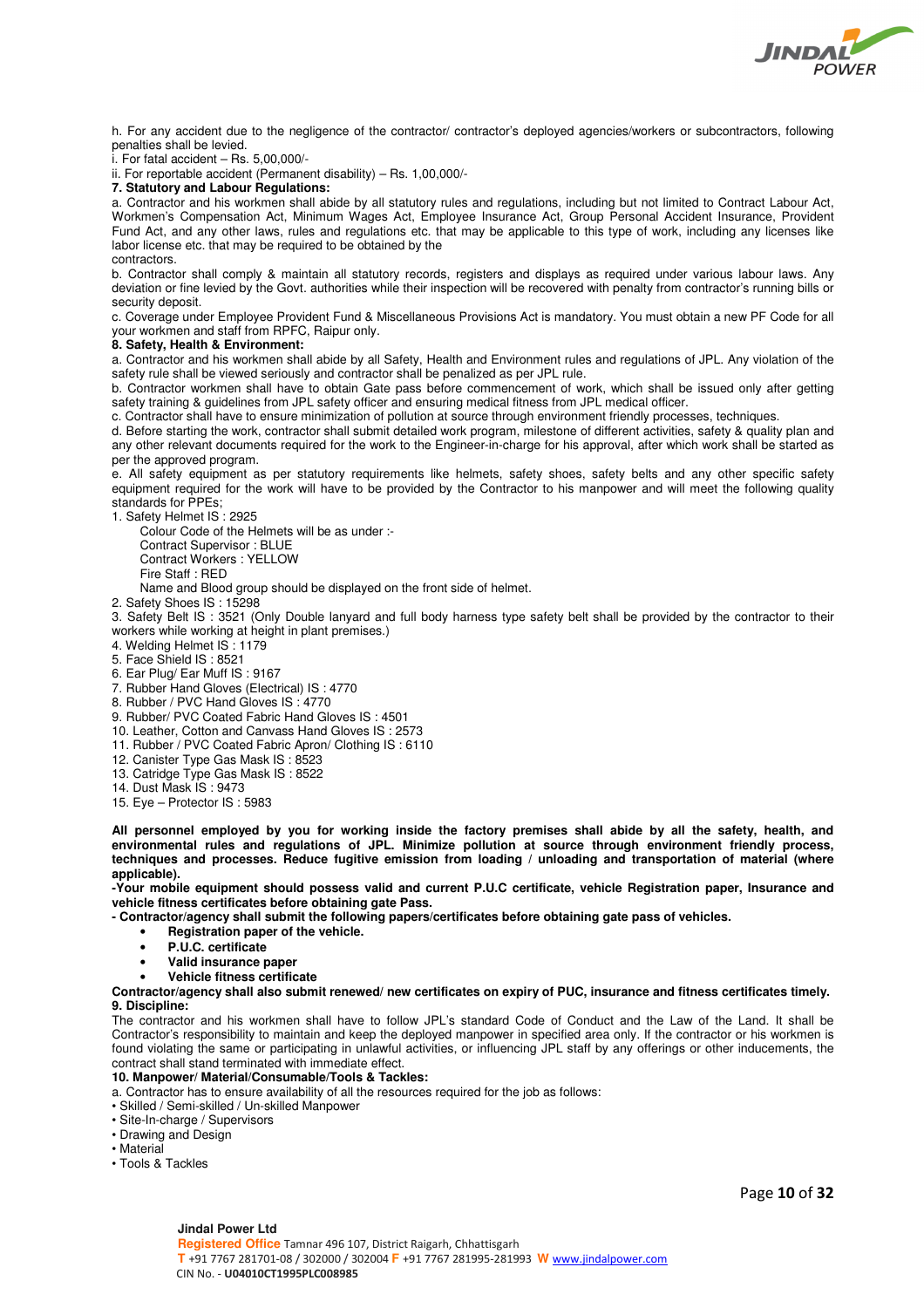

#### • Plants & Machineries

- General Purpose Consumables
- Commissioning Consumables and Spares
- Maintenance Consumables and Spares
- Measuring Instruments
- Scaffolding / Working Platforms Material
- Material Handling & Transportation Equipments

b. Lighting at work site will be Contractor's responsibility for which power supply of 220V will be provided by JPL free of cost. Only 24V supply will be permitted for lighting in confined spaces. Contractor has to ensure availability of 220V/24V transformers and bulbs for the purpose.

c. For the material / spares issued by JPL and used by contractor, record is to be maintained and submitted at the time of billing. The damaged spares replaced are to be kept in Contractor's custody and should be deposited to JPL stores immediately after the completion of work. The stock of the damaged spares / consumed material will be reconciled with the quantity issued. If the Contractor fails to do so, the cost of the same will be deducted from the Contractor's bill. The Contractor must return the unused spares / material issued.

#### **11. Insurance:**

The jobs wherein the entire scope of supply and service lies with contractor, he will have to take Insurance policy for Contract value including taxes for Storage cum Erection Policy for the period of contract. The contractor will provide third party insurance at the time of commencement of work or before release of any payment other than mobilization advance, valid for the contract period including extended contract period if any.

#### 12. Manpower Competency:

a. In addition to the site-in-charge, the Contractor has to ensure supervision of work in progress by deploying atleast one technically competent site supervisor. The site-in-charge of the Contractor shall authorize his representative to collect/return materials from/to JPL as per requirement of work.

b. The job is of skilled nature and manpower with suitable requisite skill & experience only shall be permitted to be deployed. Contractor has to ensure that the credentials and certificates of the workmen deployed are submitted to JPL and shall be vetted by them before the start of work.

#### **13. Indemnity:**

Contractor shall keep JPL indemnified from all liabilities resulting out of this contract and act of Contractor workman, including but not limited to taxes & duties, damages, penalties, fines, punitive measures, lawyer fees etc. of whatever nature due to non compliance by contractor in his scope of the applicable statutory laws, rules, notifications etc.

#### **14. Force Majeure:**

In case force majeure is established and one party informs the other promptly of such occurrences, no increase in price and / or any claim shall be made by the contractor. In case of very prolonged force majeure condition the parties shall mutually discuss and agree to the future course of action.

#### **15. Termination of the contract:**

For reasons covered elsewhere in this contract document, if the Contract is to be terminated, Fifteen (15) Days' prior notice shall be given by JPL. In such an eventuality, the Security Deposit and Outstanding payments, if any may also be forfeited at the sole discretion of JPL. However, if the Contractor desires to quit the Contract or JPL decides to short-close the contract, one month's prior notice shall be given by either party.

#### **16. Dispute Settlement:**

a. Any dispute or difference arising out of in connection of this contract shall be referred to the sole arbitrator

Executive Director, OP Jindal Super Thermal Power Plant, Jindal Power Ltd., Tamnar, Raigarh (CG) and the decision given by the sole arbitrator will be conclusive and final and be binding on both the parties.

b. Arbitration, if arise, shall be resolved in accordance to the Indian Arbitration & Conciliation Act with latest revisions. This agreement being executed at Raigarh & the parties agreed that any dispute or differences arising out of this agreement would be subject to the jurisdiction of only Raigarh court.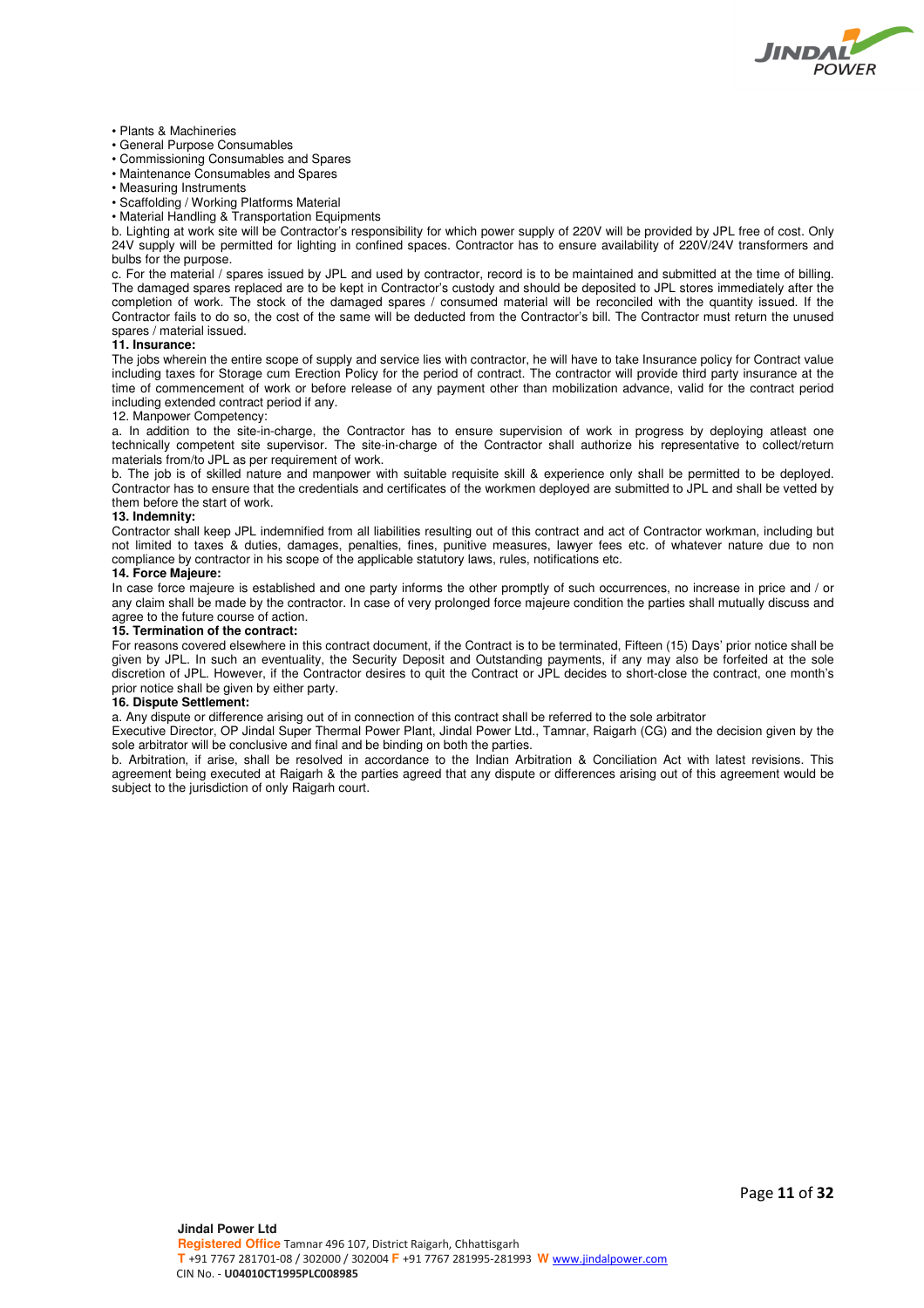

### **STATUTORY AND SAFETY COMPLAINCE**

The statutory and legal conditions shall be applicable to all labour intensive jobs and the contractor shall have to strictly comply with all the clauses mentioned hereby:

- 1. Labor Act: Contractor shall abide by all provision of contract labor (R&A) act 1970 and other applicable labor laws and rules made there under from time to time.
- 2. Labor License: Before commencement of work, Contractor shall submit labor license (if applicable) from competent authority to the JPL's P&A officer through Engineer-In charge.
- 3. Gate Pass: Before commencement of work, Contractor has to arrange gate pass for his workmen from JPL's P&A officer as per JPL's standard norms.
- 4. PF registration: Before commencement of work, Contractor shall submit the Provident Fund Registration No. and ensure to recover provident fund amount from wages of all workmen and deposit to the Provident fund authorities and submit a copy of the same by 20th of every month to the JPL's P&A officer through Engineer-In-charge. Incase, contractor fails to produce documentary evidence of PF recovery and deposition, JPL will arrange to deposit the same to the Provident fund authorities and the amount along with overheads @30% will be recovered from the contractors bill.
- 5. Workmen Insurance: Before commencement of work, Contractor shall obtain Insurance policies under Group Personal Accident Policy & Workmen's Compensation Policy covering employment accidental benefit upto Rs. 4.0 Lacs through each policy (total 8 Lacs) and furnish the copy of it to the JPL's P&A officer through Engineer-In charge. In case of non submission of Insurance Policies before start of work, 5 % (Five percent) of the Monthly Bill values shall be retained by JPL until the Contractor presents the copy of Policy document.
- 6. Wage Payment: Payment to contractor's workmen shall be disbursed on or before seventh day of the wage period in presence of the JPL's P&A officer & Engineer-In charge or their duly authorized representative who shall certify on the payment sheet/register for fulfillment of provision of law. In case of failure to make payment to the workmen within 07(seven) days after wage period, JPL will arrange for labor payment and the amount along with overheads @30% will be recovered from the contractors bill.
- 7. Bonus & Retrenchment: Contractor shall have to pay its workmen the bonus as per applicable act. Moreover, retrenchment benefits to workmen under Inter State Migrant act if being retrenched shall be paid by contractor.
- 8. Records, Register and Display Notices: Contractor must maintain statutory registers and records as applicable under various labour laws. Contractor must displays notices in front of his office in Hindi& English as required under various labour laws.
- 9. Statutory Reimbursement: Any payment against statutory obligations, if applicable and specified explicitly under JPL's scope, such as PF, ESIC, Insurance etc. shall be reimbursed at actual by JPL on producing documentary evidence by the contractor.
- 10.Code of Conduct: The contractor shall have to follow JPL's standard Code of Conduct. If the contractor is found violating the same or influencing JPL staff by any offerings or other inducements, the contract shall stand terminated with immediate effect and the contractor may be debarred to work for a period as decided by JPL.
- 11.Work Permit: Work on any equipment or in any area should be started only after ensuring valid permit. Before starting the work, contractor shall submit detailed work program, milestone of different activities, safety & quality plan and any other relevant documents required for the work to the Engineer-in-charge for his approval, after which work shall be started as per the approved program.
- 12.Tools & Tackles: Contractor will have to produce fitness test certificate of all lifting tools and tackles being used by him from any outside competent person.
- 13.Vehicle: All the vehicles (except used by specific person) to be deployed by contactor shall be fit for use in all respect. The Vehicle must be commercially registered with the transport authority and must carry all statutory documents (valid Driving license, Insurance policy, P.U.C. certificate etc.)
- 14. Labor Health & Hygiene: Contractor shall have to ensure periodical cleaning and disposal of waste from workers residential colonies. Contractor must ensure the hygiene, potable drinking water and regular housekeeping in his workers colony. Non compliance of the same would be viewed seriously by the company and suitable action would be initiated to ensure proper living conditions. During summer this area becomes very hot and prone to the cases of dehydration. Contractor must ensure the provision of ORS drink to all the workers during summer.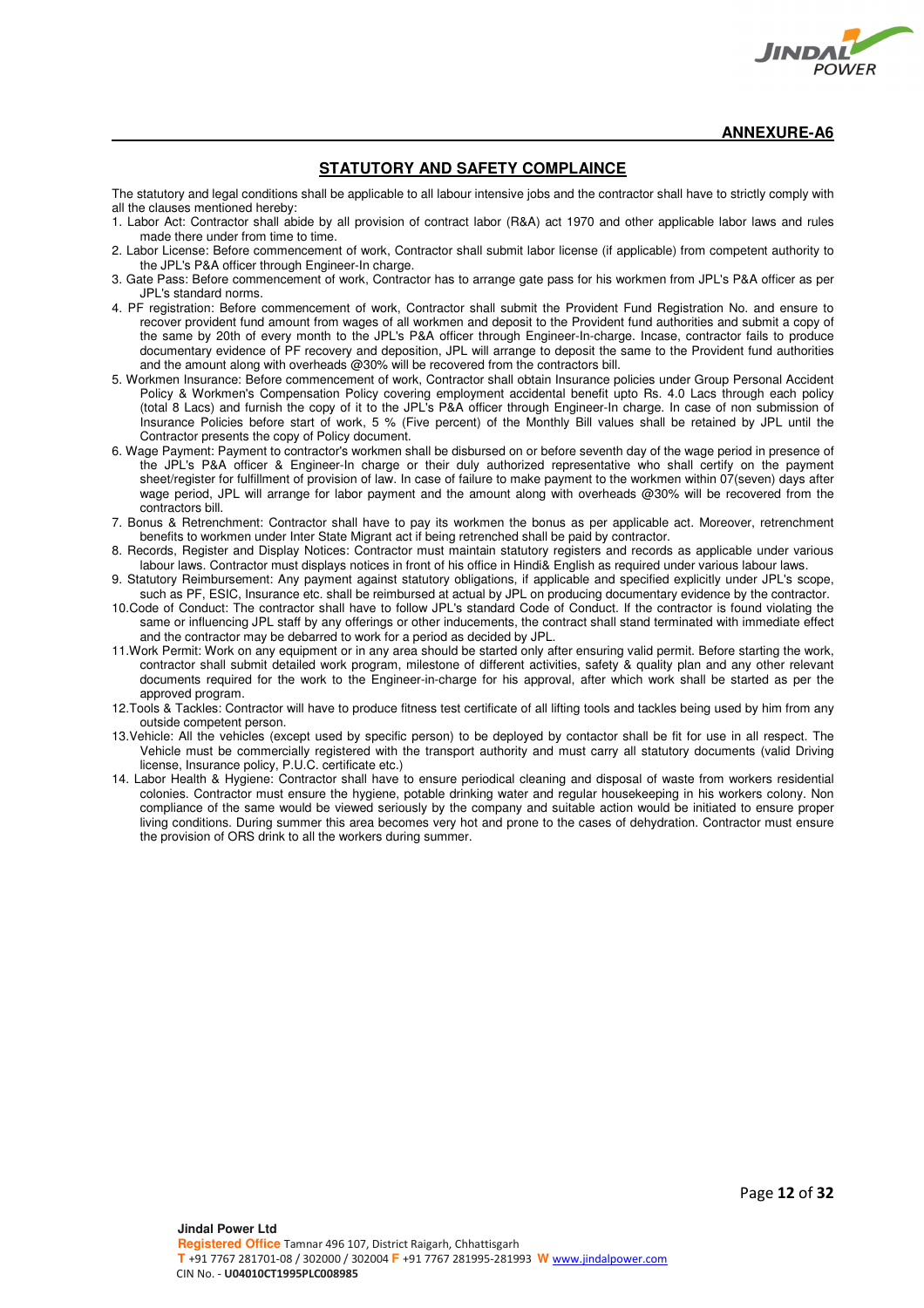

# **ANNEXURE-B1**

# **JOB DESCRIPTION**

A. Excavating overburden, including drilling in all kinds of strata, loading into tippers, transportation & unloading the excavated materials, dumping over flyash kept at designated place coming from Jindal Power Ltd (JPL), Tamnar water sprinkling over dozed flyash as per directives of JPL Engineer In Charge.

# **B. Hiring of Dozer–BD-65.**

Dozer on monthly hiring for 24 hrs, which can doze over burden of mine as well as ash of power plant. Model -Minimum BD 65 in good condition **not more than two to three years old**. Duration-12 months.

# **GENERAL TERMS & CONDITIONS**

### **1. DEFINITIONS**

- i. The word "company" wherever occurs in the conditions means Jindal Power Limited (JPL), or its authorized representative or any other officer specially deputed for the purpose.
- ii. "The Agency" The Agency means any agency who desired/ intended to dump Fly-Ash in the mine belonging to the custodian (presently SECL).
- iii. "The site" shall mean the site of the agreement work including land and any building and erections thereon and any other land allotted by the company for Agency's use.
- iv. "Accepting" authority shall mean the management of the company and includes an authorized representative of the company or any other person or body of persons empowered in this behalf by the company.
- v. A "Day" shall mean a day of 24 hours from midnight to midnight.
- vi. Engineer In-charge/ designated Officer In-charge for this agreement will be the one responsible for supervising and administering the agreement.
- vii. The "work" shall mean the works required to be executed in accordance with the agreement or parts thereof as the case may be and shall include all extra or additional or any work of emergent nature , which in the opinion of the Engineer In-charge become necessary during the progress of the works to obviate any risk or accident or failure or become necessary for security.
- viii. "Written notice" shall mean a notice or communication in writing and shall be deemed to have been duly served if delivered in person to the individual or to an office of the Company to whom it is intended, or if delivered at or sent by registered mail/ email to the last business address known to him who gives the notice.

# **2. AGREEMENT DOCUMENTS**

The following documents shall constitute the Agreement documents:

- i. Articles of Agreement<br>ii. Conditions of Agreen
- Conditions of Agreement including General Terms and Conditions, special notes, additional terms and conditions, vocational training & safety norms etc.

# **3. DISCREPANCIES AND ADJUSTMENT THEREOF:**

The document, forming part of the agreement are to be treated as mutually explanatory to on another.

3.1 In the event of varying or conflicting provisions made in any of the document/s forming part of the agreement, the accepting authority's decision/ clarification shall hold good with regard to the intention of the document or agreement, as the case may be.

# **4. SECURITY DEPOSIT**

The security deposit shall bear no interest.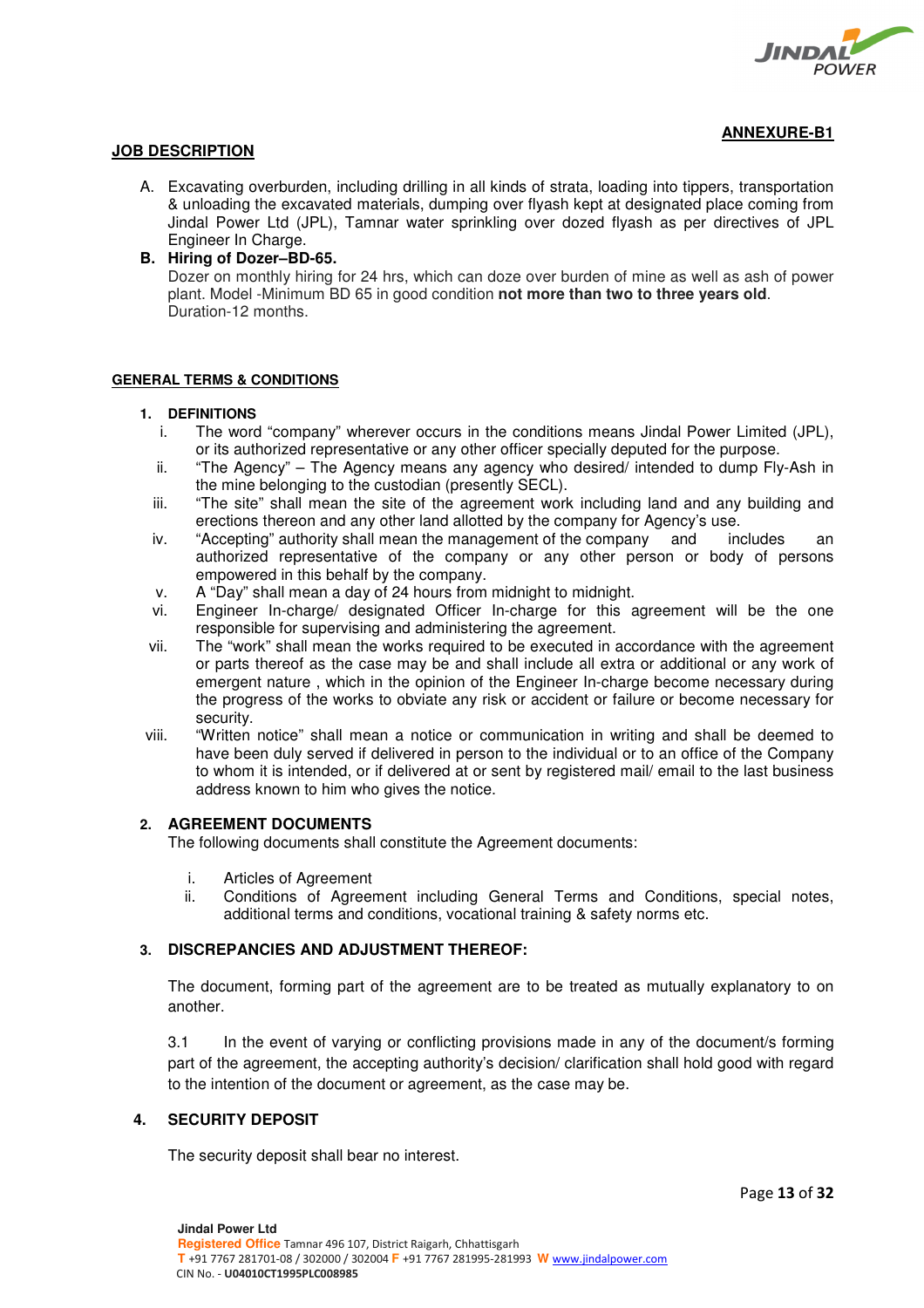

# **5. RESPONSIBILITY OF THE AGENCY**

- (i) The company reserves the right to let another Agency in connection with the project, also work and the Agency/Agencies shall co-operate in the work.
- (ii) The Agency/Agencies shall employ only competent, skillful and orderly men to do the work. The Engineer-in-charge shall have the right to ask the agency to remove from the work site any men of the agency who in his opinion is undesirable and the agency will have to remove them immediately on receipt of such orders.
- (iii) Precautions shall be exercised at all times for the protection of persons (including employees) and property. The safety required or recommendation by all applicable law codes, statutes and regulation will be observed by the Agency.

In case of accidents, he/they shall be solely responsible for compliance with all the requirements imposed by the workmen's compensation Act or any other similar laws in force and shall indemnify the company against claim on this account, if any.

The Agency shall at all times exercise reasonable precaution for the safety of employees in the performance of his/their agreement and shall comply with all applicable provisions of the safety laws drawn up by the State or Central Government or Municipalities and other authorities in India. The Agency shall comply with the provision of the safety hand book as approved and amended from time to time by the Government of India.

- (iv) List of vehicles to be allowed in the mines premises shall be provided and the Agency shall take permissions from Engineer-in-Charge along with list of manpower including supervisor. Agency shall be responsible for Initial Medical Examination, Vocational training, I-Card, Driving license of its workmen with due permission from Engineer-in - Charge.
- (v) In case of any accident arising out of non-compliance of any of the conditions it shall be the sole responsibility of the Agency who shall be liable to compensate the loss.
- (vi) The Agency shall familiarize themselves with and be governed by all laws and rules of India and local statutes and orders and regulation applicable to his/their work.
- (vii) The Agency shall furnish to the Engineer-in-Charge or his authorized representative with work reports from time to time regarding the Agency organization and the progress made by him/them for the timely execution of the work as per the agreement.
- (viii) The Agency shall not engage any person who is less than 18 years of age or females during night hours as required by relevant law.
- (ix) The manpower reported duty must enter their attendance in the prescribed format while entering into the mine premises.

# **SPECIAL TERMS & CONDITIONS**

- 1. The Agency shall deploy adequate number of matching equipment for the satisfactory execution of the work.
- 2. Only tipping trucks/dumpers with mechanical unloading arrangements shall be deployed by the Agency and in no case **"Dala trucks / vehicles"** shall be deployed or permitted to be deployed for the work.
- 3. Safety Features to be incorporated in Tippers/Trucks will be part of the agreement and the Agency will be accepted and implemented in to-to.
- 4. Only the equipment as elaborated above, in good and safe condition, having valid fitness certificate permits/licenses etc. (wherever applicable) and in respect of which the required taxes/fees have been deposited and which are properly covered by insurance shall be deployed for the work.
- 5. The company shall have the right to inspect or arrange inspection of the vehicles/equipment deployed by the Agency for the work at any time and to declare any vehicle/equipment unsafe and ask for its immediate withdrawal from the site/operation. The Agency shall ensure prompt/immediate compliance of the same without any dispute.
- 6. Only experienced, skilled and disciplined operators/drivers of sound health, good behavior and antecedents having valid and requisite driving/statutory license shall be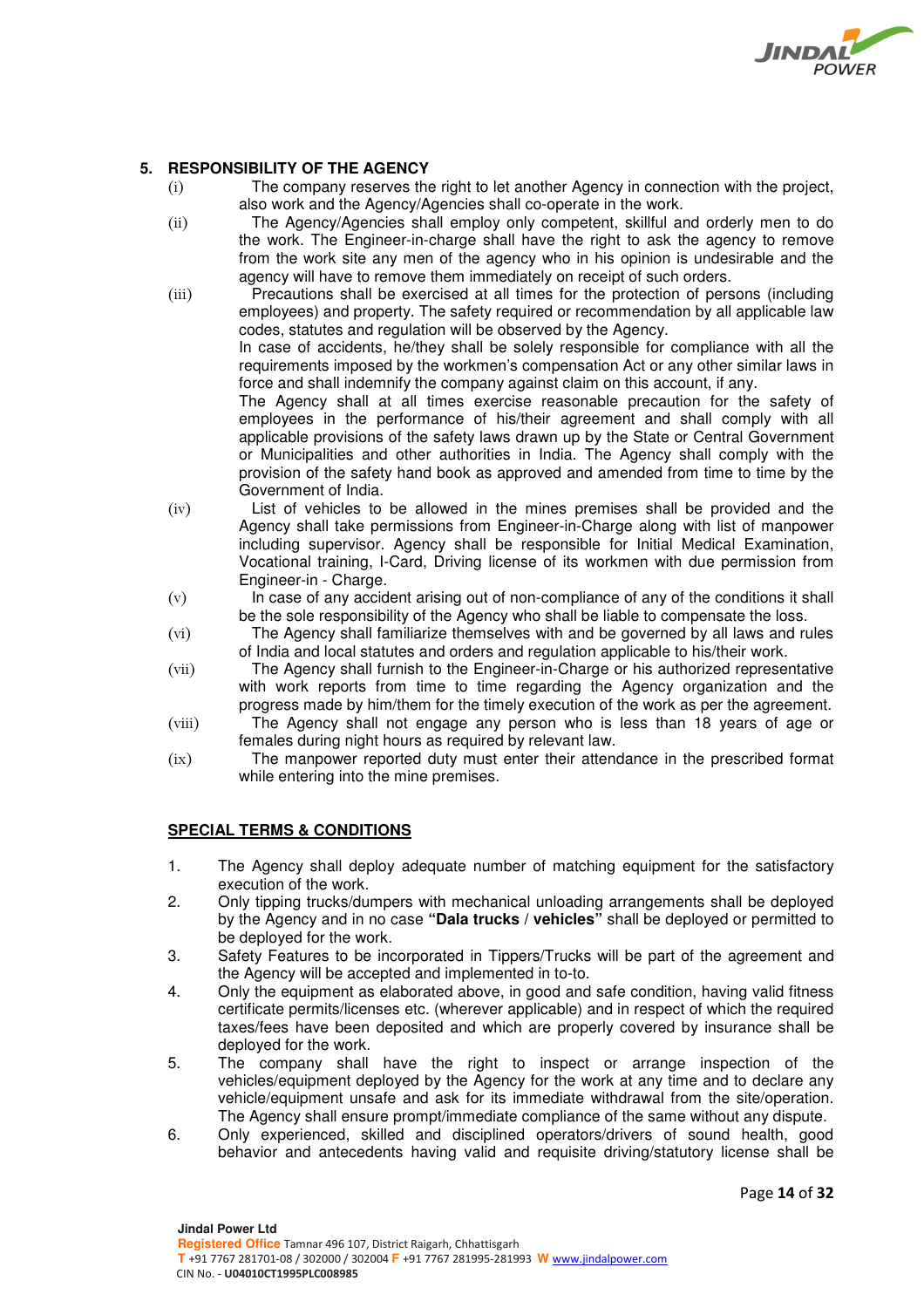

deployed by the Agency for operating the equipment/driving dumpers deployed for the work.

- 7. In no case any unauthorized driver of the tipping trucks or operator of pay loader/equipment shall be permitted.
- 8. The Agency shall post adequate number of competent, experienced, skilled and disciplined persons having good antecedents for satisfactory and timely execution of the work. A list of all such persons shall be kept in the office of the Agency and a copy of the same shall be furnished to the Engineer-in-Charge as and when required. All these persons shall be regular employees and under direct administrative control of the Agency and the management of the company shall have no responsibility/liability whatsoever in this regard.
- 9. No addition or alteration to the size of the body or any such tipping truck/ dumper shall be carried out, without prior approval of the JPL Engineer-in- Charge. The truck/dumper shall be loaded only up to the maximum carrying capacity and shall not be overloaded under any circumstances.
- 10. No manual workers shall be engaged by the Agency for loading/unloading of the truck/dumper, under any circumstances whatsoever.
- 11. The Agency shall bring/ take back and arrange for the transportation of the dumper/truck/equipment, men and materials required for the work at his cost.
- 12. Agency's dumper/tipping truck should ply only on specified routes/roads. In case, plying of the dumper/tipping truck on any other route become necessary due to any reason, prior approval for the same shall be taken by the Agency from the JPL Engineer-in-Charge. In case of violation of this provision a suitable penalty may be imposed on the Agency and/or the agreement shall be terminated/Security deposit /Bank Guarantee may be forfeited.
- 13. The work shall be executed round the clock or during specified period on all days of the week as directed by the JPL Engineer-in-Charge and the Agency shall be obliged to comply with the same.**.**
- 14. **The Agency should not have any claim whatsoever for the idleness of his equipment/dumpers due to non-availability of working site or any dislocation enroute and/or for any other reason.**
- 15. The company shall have no responsibility/liability whatsoever for any accident/damage to the Agency's vehicle / equipment while in transit and/ or while engaged in work.
- 16. If the company suffers any loss on account of suspension of work or for idling of its equipment/employees or on any other account or damage to its property, due to any failure on the part of the Agency or due to any act of omissions or commission on the part of his representative/employees or from the trucks/ equipment of the Agency, the value of the same as assessed by the company shall be recovered from the security deposit. The decisions of the company in this regard shall be final and binding on the Agency.
- 17. The Agency shall provide proper foot-wears, DGMS approved helmets, dust mask florescent jacket, safety appliances and other PPEs (personal protective equipment) to his employees as provided in the law, at its own cost. In case of failure on the part of the Agency to provide such PPEs to its workmen/ employees, the company may provide the same to the employees at the cost of the Agency.
- 18. Attested photocopy of driving License of all drivers/operators shall be deposited with the company.
- 19. The owner of the Agency or his authorized person will attend site co-ordination meeting as fixed by the Engineer in-charge from time to time to discuss all issues related to works in general and progress in particular.

A site order book shall be kept at the site of work as far as possible, all orders regarding are to be entered in this book. All the entries shall be signed by the Engineer or his representative and Agency or his representative. The site order book shall not be removed from the work site and Agency or his representative shall be bound to take note of all instructions and directions meant for the Agency.

- 20. Jurisdiction in case of disputes. This MoU shall be governed by laws of India. Parties shall amicably resolve any dispute arising from this agreement and failing such amicable settlement the parties shall move to Civil Court Raigarh Area.
- 21. The said **agreement/ order** could be terminated or suspended by JPL, in case the above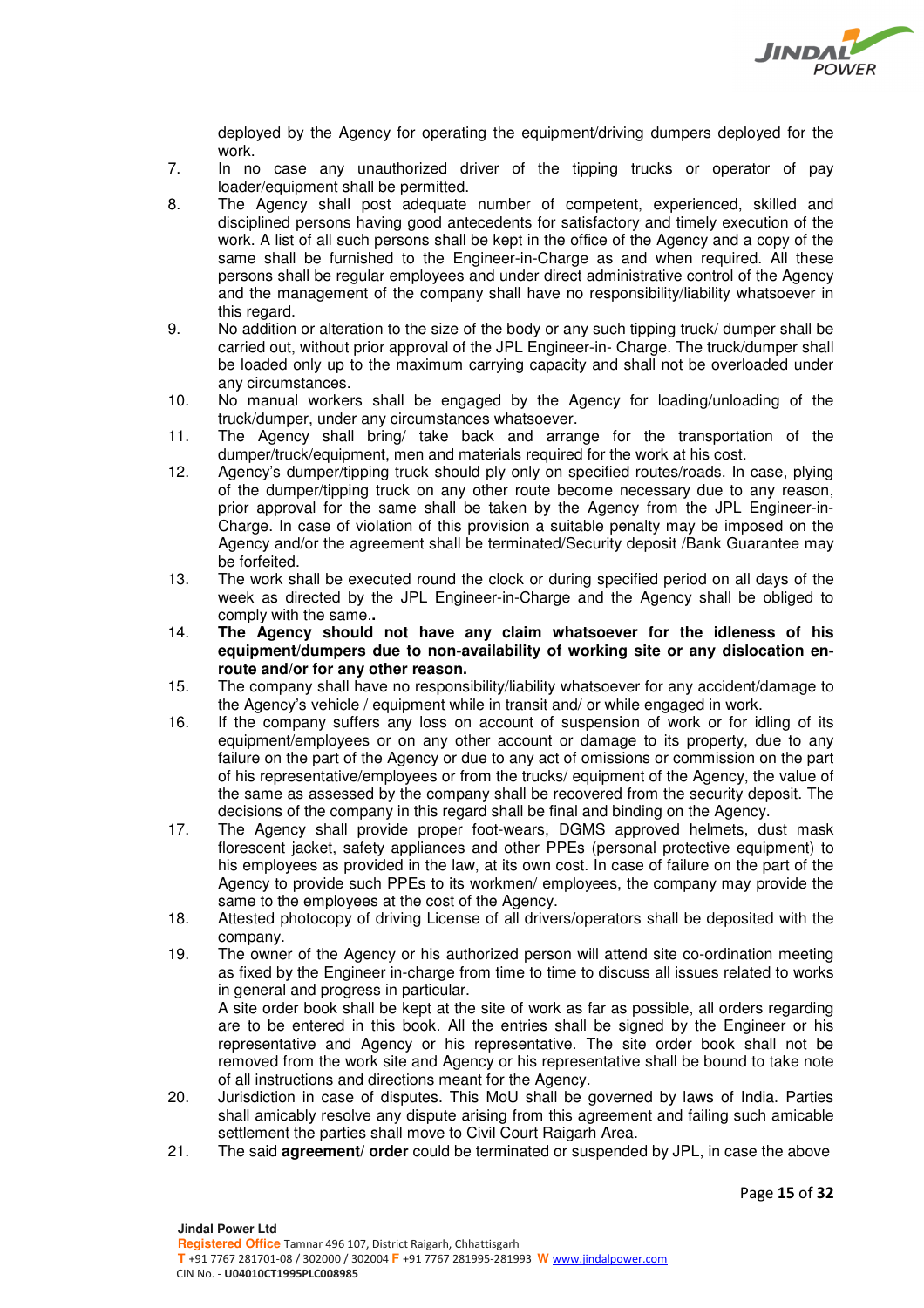

said terms and conditions are not satisfied/ are being violated by giving one month show cause notice, as required. The suspension however shall be effected immediately with service of show cause notice. The agreement/ order will be terminated if the causes for such violations are not found satisfactory.

- 22. Recommendations/ Findings of the DGMS inquiry will be applicable to the Agency in case of occurrence of any accident related to the work.
- 23. All the modalities, methodology, provisions related with work and issues related with Mines Act 1952, Coal Mines Regulation 2017 will be accepted and implemented by the Agency.
- 24. Any other amendments in the laws, by-laws as well as directives, instructions, circulars, orders issued by the competent authorities from MOC, GOI, State Govt, CG, regulatory authority, DGMS, CIL/SECL issued from time to time related with fly-ash dumping will be applicable to the agency.

# **SOP FOR DUMPING OF OB AT GARE PELMA IV/2&3**

# **1. Organisation**

The entire organization shall be placed under the charge of a Site/ resident Manager authorized in writing by the Agency who shall be responsible and capable to own and take the operational decisions and in each shift it shall be kept under the supervision of a supervisor.

# 2. **Machinery Used – Available in working codition**

Excavators 350 or 380(minimum to handle blasted OB) - 3.5 cum capacity - Minimum 1 no, considering 1X4000 Cum per day= 4,000 Cum per day (max)

Tippers- Suitable for Mine Roads 3nos (min)

Water Sprinklers / Water Tankers

Drill M/C- matching with OB

# **3. Operating practice of Dumper/ Tipper/Truck**

- i) On entering the tipping area the tipper operator/Truck operator must ensure the general condition of the dump yard especially the edge of the dump yard.
- ii) No edge dumping shall be done. A dozer engaged by JPL shall be used for pushing, the dumped material regularly.
- iii) At the edge of the dump a safety berm will be made to be left by the dozer operator. In any

event this berm should not be less than one meter in height.

# **6. Safety features required in Tipper / Trucks**

1) Cabin Guard Extension: Canopy shall cover the operator's cabin fully.

2) Exhaust / Retard Brake: Device to control the speed of truck while operating down the gradient. Refer DGMS (Tech) Circular 02 of 2004.

3) Propeller Shaft Guard: Propeller shaft guard as per specified in DGMS (Tech) Circular 10 of 1999.

4) Tail gate protection: Protection of operator against collision either by head on or head to tail.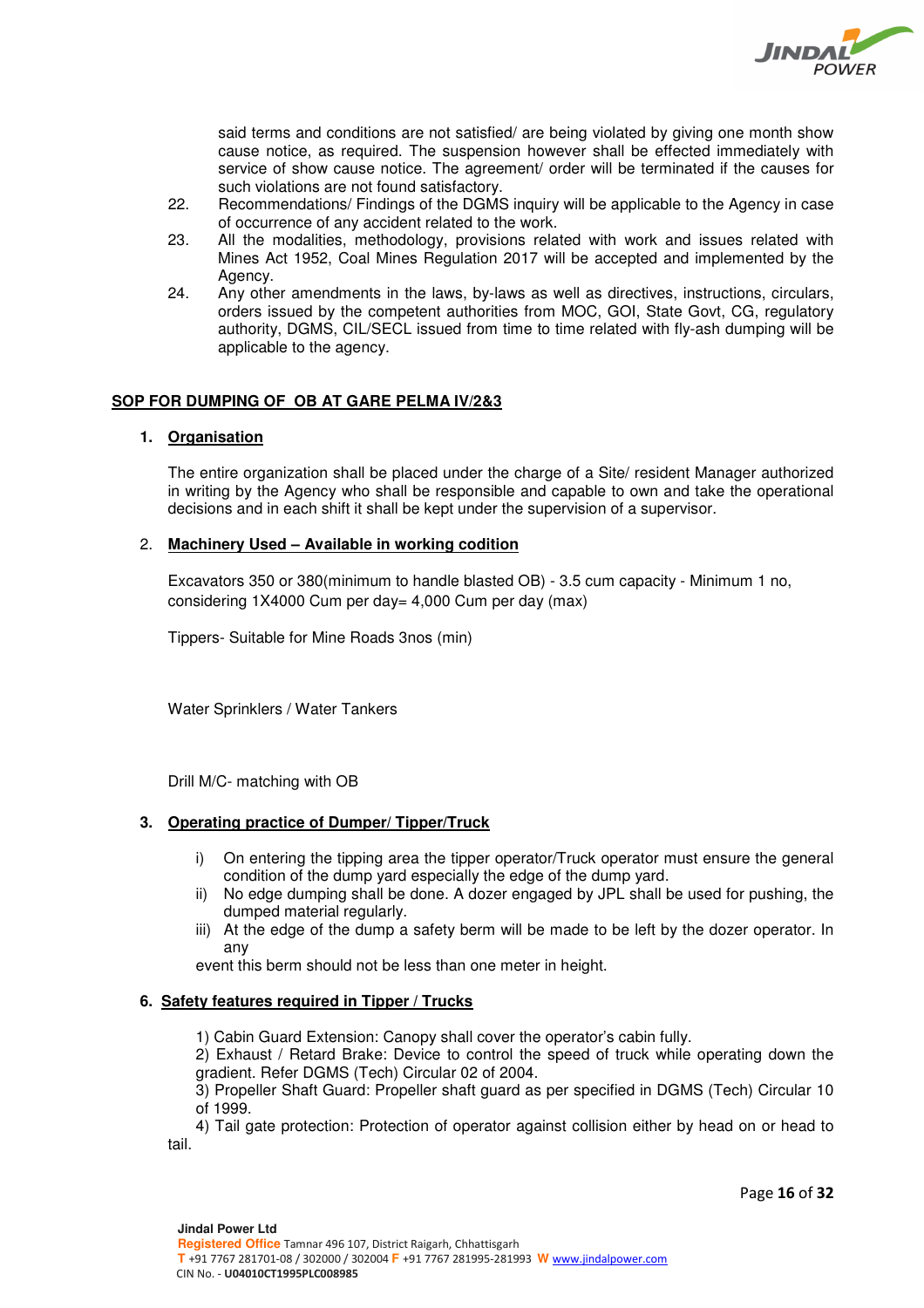

5) Limiting speed device: Enable mine management to decide the maximum speed of vehicle to be operated in mine. The device may be Electronic or Mechanical type speed governors.

6) Audio visual alarm while reversing: The audio-visual alarm provided should confirm to DGMS (Tech) Circular No 01 of 2010.

7) Provision of two brakes: One of brakes shall be fail safe. For details refer DGMS circular 09 of 1999.

8) Body lifting position locking arrangement: A hooter along with an indication is provided to indicate the body is still in lifted position.

9) Fire Suppression System: Refer DGMS circular 10 of 2004.The fire suppression system shall be a factory fitment and of approved type from Directorate.

10) Blind spot mirror: Operator can have view in blind spot area.

11) Fire resistant hoses at hot zone: To decrease chance of fire.

12) Electric wires and sleeves are to be of fire resistant quality: To decrease chance of fire.

13) Turbo Charge Guard and exhaust tube coated with heat insulated paint: To decrease chance of fire.

14) Battery Cut Off Switch: To decrease chance of fire.

15) Retro reflective reflectors on all sides: For visibility of truck during night.

16) Seat belt reminder: To alert operator for using the seat belt.

17) Proximity vision system: To alert operator when approaching after vehicles / obstruction.

18) Rear vision system: To assist operator during reversing. Refer DG Circular No 12 of 2009.

19) Auto dipping system: To reduce glaring on eyes of operator during night operation.

20) Load Indicator and Recorder: Enables management to detect and prevent over loading.

# **7.Safety features required in Dozer**

Every dozer, drill shall be maintained in good and safe working condition and shall be provided with–

- i) efficient warning devices;
- ii) front and rear lights of adequate intensity and a portable lamp for use in emergency, unless the loading equipment is not intended to be used beyond day-light hours; and
- iii) an approved type of portable fire extinguisher or other approved type fire suppression system in efficient working condition so placed as to be within easy reach of the operator;
- iv) fire resistant hydraulic hoses in place of ordinary hoses to decrease the chance of fire and fire resistant sleeves and conduits where cable/wire is used;
- v) a retractable ladder for mounting onto the machine;
- vi) propel seat belt for operator;
- vii) turbo charge guard,

All dozers shall also be provided with roll over protection.

The operator's cabins of every shovel, pay loader and other HEMM shall be well designed and substantially built and air-conditioned so as to render adequate protection to the operator against heat, dust, noise etc. A seat belt for the safety of the operator shall also be provided in the equipment/HEMM.

# **8. Responsibility of the Contractor (Regulation No.39 of CMR:2017):-**

# **(1) A contractor deployed in a mine for any work shall**

(a) establish effective ongoing communication and co-ordination between appropriate levels of supervisors, officials and senior officials of the mine prior to commencing work, which shall include provisions for identifying hazards and the measures to eliminate and control risks;

b) ensure arrangements for reporting work related injuries and diseases, ill health and incidents among his workers while performing work in the mine;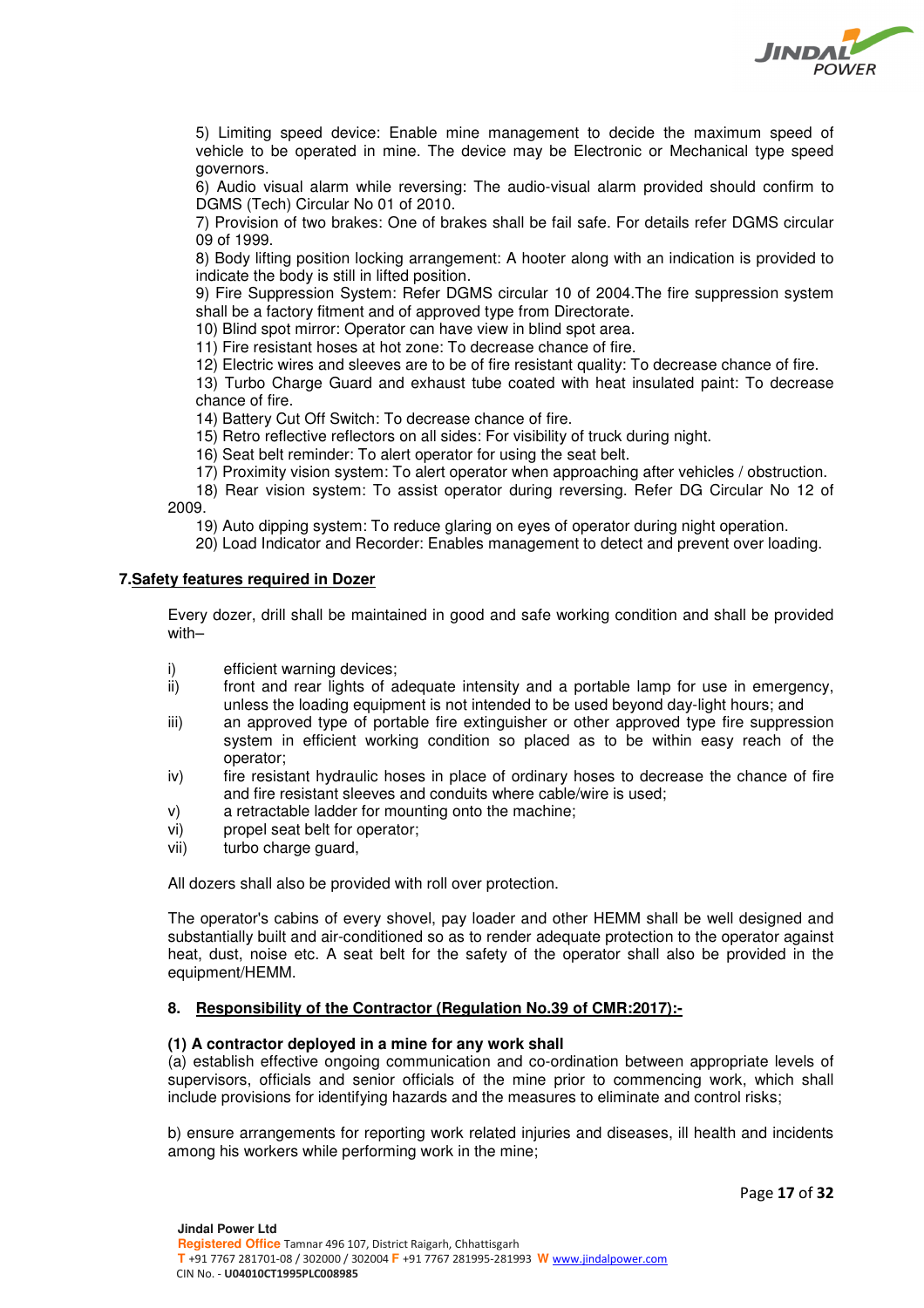

c) provide relevant workplace safety and health hazards awareness and training to their workers prior to commencing and as work progresses as necessary; and

(d) ensure compliance of the provisions of the Act, and the rules and regulations framed thereunder.

### **(2) When deploying contractors, the owner, agent and manager shall ensure that:**

- (a) the same safety and training requirements apply to the contractors and their workers as to the workers of the establishment; where required, only such contractors are deployed that have been duly registered or hold licenses; and
- (b) the contract specify safety and health requirements as well as sanctions and penalties in case of non-compliance and such contract shall include the right for mine officials to stop the work whenever a risk of serious injury is apparent and to suspend operations until the necessary remedies have been put in place.

### **9. Responsibility of the Contractor (Regulation No.39 of CMR:2017)**

### **(1) A contractor deployed in a mine for any work shall-**

(a) establish effective ongoing communication and co-ordination between appropriate levels of supervisors, officials and senior officials of the mine prior to commencing work, which shall include provisions for identifying hazards and the measures to eliminate and control risks;

b) ensure arrangements for reporting work related injuries and diseases, ill health and incidents among his workers while performing work in the mine;

c) provide relevant workplace safety and health hazards awareness and training to their workers prior to commencing and as work progresses as necessary; and

(d) ensure compliance of the provisions of the Act, and the rules and regulations framed thereunder.

### **(2) When deploying contractors, the owner, agent and manager shall ensure that:**

(a) the same safety and training requirements apply to the contractors and their workers as to the workers of the establishment;

(b) where required, only such contractors are deployed that have been duly registered or hold licenses; and

(c) the contract specify safety and health requirements as well as sanctions and penalties in case of noncompliance and such contract shall include the right for mine officials to stop the work whenever a risk of serious injury is apparent and to suspend operations

### **SPECIAL TERMS AND CONDITIONS**

1. The contract shall be for a period of 12 months

2. The Contract agreement starts from the receipt of LOI / Order and work shall be completed as per indicated scheduled date.

3. The rates & contract terms are firm, fixed and binding for contract period.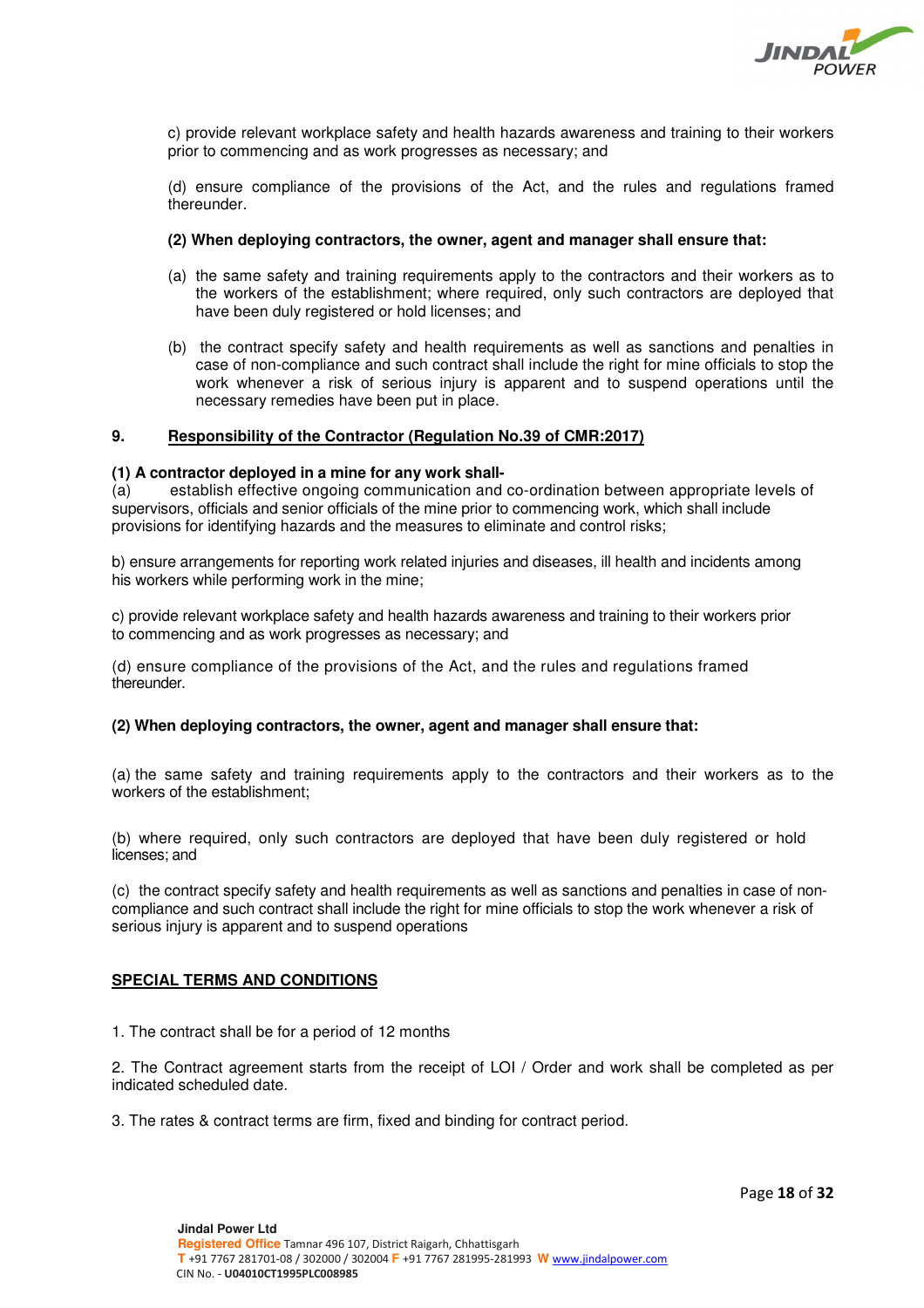

4.The rates of above work as specified are inclusive of Driver, Helper ,Maintenance , Equipment Hiring , Services, Special tools & tackles hire, PF, Insurance, all Govt. Statutory ,Fact / Mines Act & DGMS Act Compliances etc and other incidental charges.

5. Providing competent skilled, semi-skilled & unskilled resource as per said scope of work to attend the job at JPL site as & when required basis.

6. In case of accumulation of work & bulk task the contractor shall provide additional resource for uninterrupted maintenance & services.

7. Lodging, Boarding & Fooding,To & Fro , Local conveyance is in the scope of contractor. 8. Suitable penalty shall be imposed as per JPL General Condition or Special Condition of contract in case of delay and noncompliance of work as per said scope of work and other terms & conditions as mentioned in this document.

9. JPL General Conditions of Contract, Statutory & Safety Compliance as applicable are attached for your ready reference. All necessary safety precautions to be take care by contractor.

10. Work shall be carried out under the overall supervision & guidance of JPL Engineer-In-Charge as per the schedules after taking permission

11. Before start of the work, the contractor should ensure all safety, statutory & legal compliances and should submit the proof to concern department at JPL.

12. JPL's standard terms for GCC and SCC shall be applicable against this contract.

### **Deductions and Penalties:**

a. JPL shall be entitled to recover from contractor's bills all cost, damages, expenses which may have to incur or become liable to incur as a result of contractor's negligence or any other action that may originate such cost, charges, expenses etc.

b. In case contractor's bill amount is not sufficient to cover such recovery amount the balance shall be deducted from any sum which may become due to contractor at any time thereafter under this or any other contract contractor may have with us. Should this sum also not be sufficient to cover the full amount recoverable, then we reserve our right to recover the same as remedies available under the law.

c. If there is any delay in completion of work on the part of the contractor and there is any statutory increase in duties / taxes / levies during the period of delay, in such cases the differential shall be on account of the contractor. In case of failure to execute the work within due date, Security Deposit, if any may be forfeited and JPL reserves the rights to offload the same (complete/ partial) and get it done through other agencies at the cost and risk of the default contractor.

d. Any intentional delay, or delay due to improper mobilization of men and material for executing the work by Contractor or any unprofessional attitude of Contractors causing delay, penalty @ 1% of the contract value for each week of delay shall be imposed subject to a maximum of 10% of the contract value.

e. In case in delay in completion of work due to reasons attributable to Contractor, he is liable to pay the liquidated damages @ 1% of the Total Order Value, for each completed week of delay or part thereof subjected to a maximum of 10% the Total Order Value.

f. In case of non-performance /continuous poor performances, the contract shall be terminated and the work shall be done by any other means at Contractor cost and risk. If the price of contract for the balance work shall be higher, the additional amount shall be recovered from Contractor's security deposit or any dues of this contract or any other contract that the Contractor may have taken in JPL.

# **Note:-**

a) Rate shall be firm during entire period of Contract till its completion

b) EMD amount in the form of DD in favour of Jindal Power Ltd of Rs 6.00 Lakhs to be deposited alongwith the offer.

c) Work shall be measured and verified by a third party engaged by JPL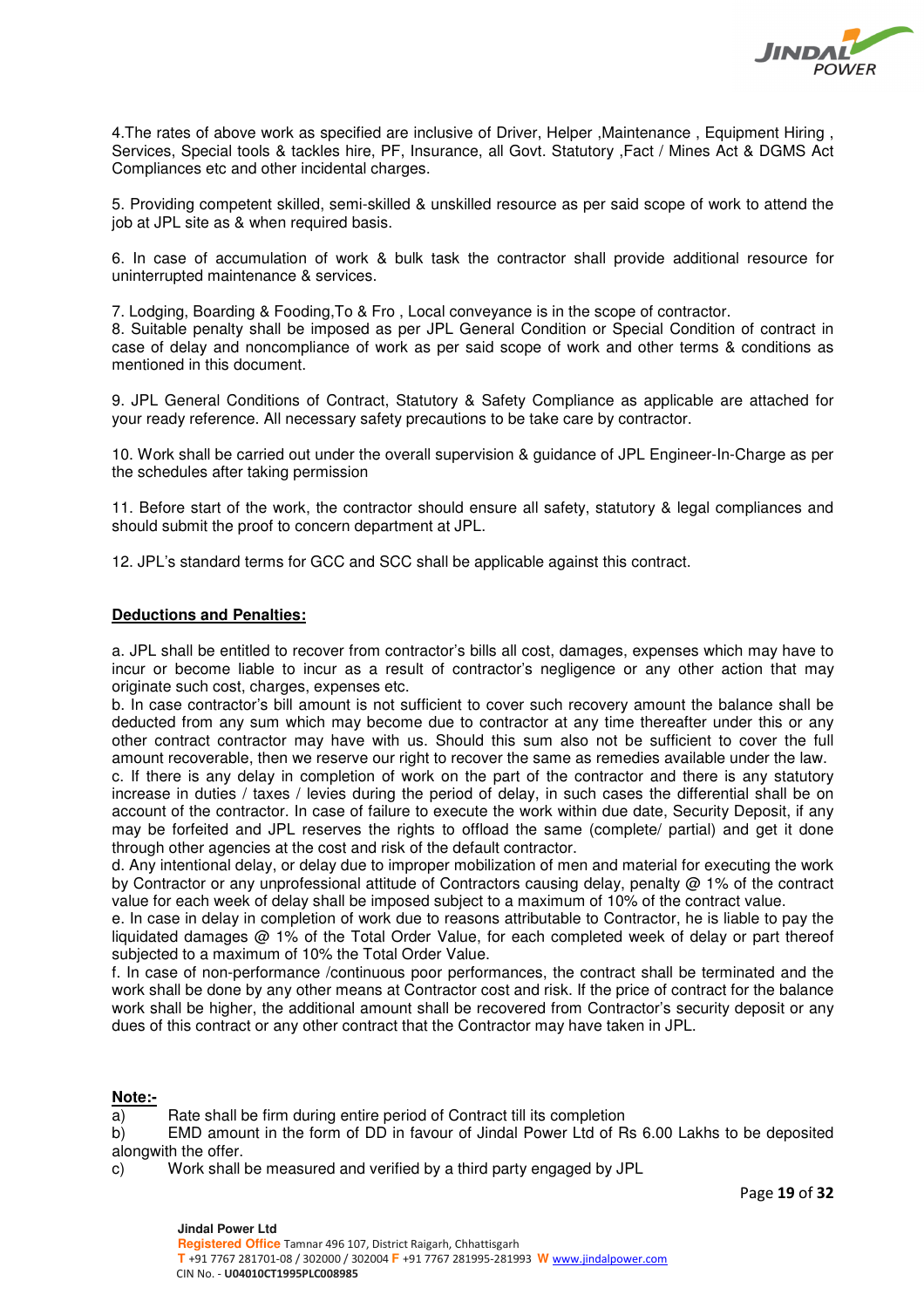

d) No idle claim will be entertained in case of short term/ long term disruption of work from Coal India as they are the present custodian of the mines.

e) Transportation vehicle/ Earth moving equipment deployed for the work should not be more than 03 years old.

f) All the statutory compliance of the contractor of last 03 years should be cleared from competent authority

g) Payment terms:- 100% monthly running payment shall be released against actual work execution duly verified invoices by JPL Engineer In charge.

h) LD / Penalty clause:- As per General Conditions of Contract

i) The agency has to submit credentials of similar and major work done in past along with the Offer.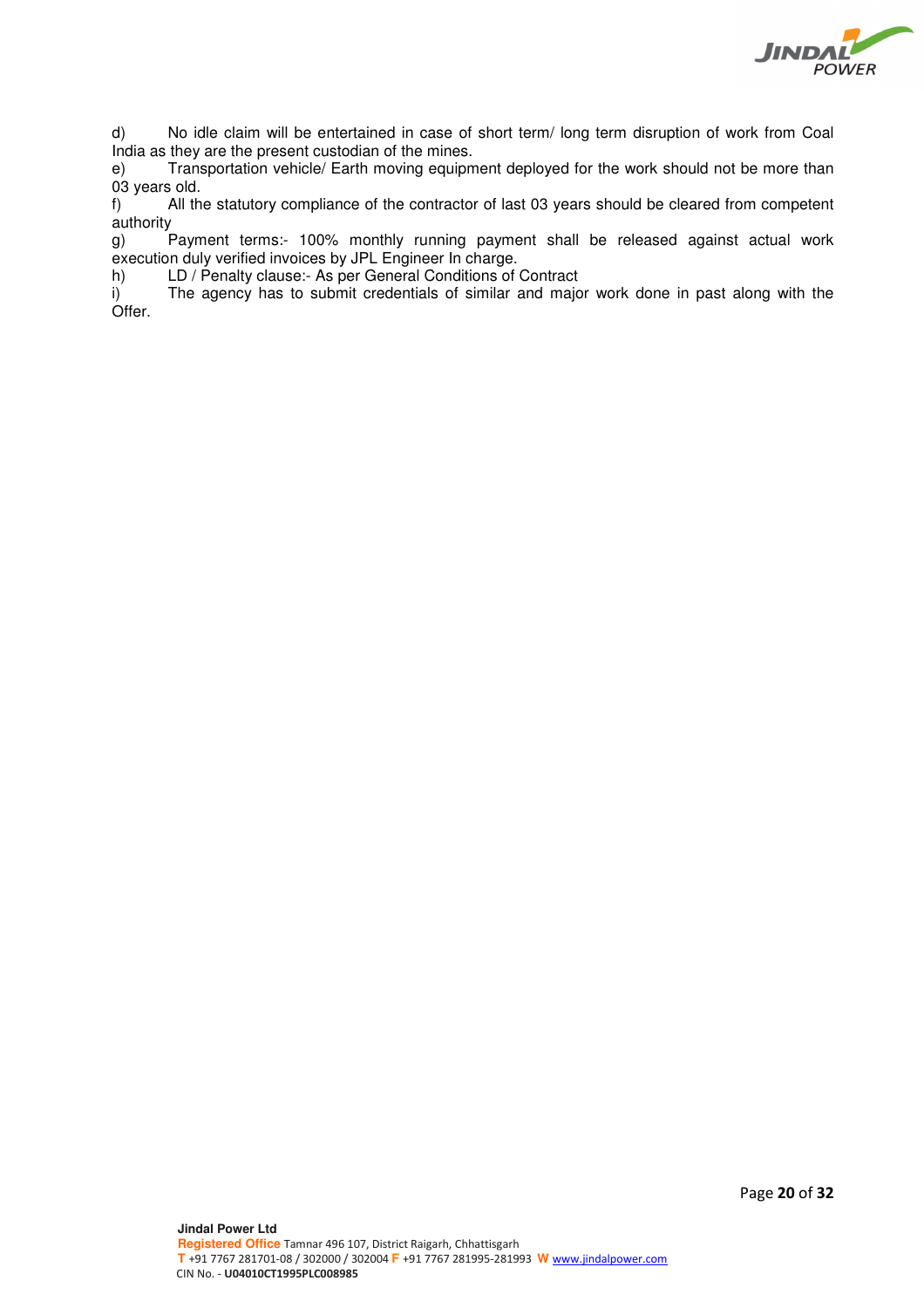

# **ANNEXURE-B2**

# **QUALIFYING CRITERIA**

**Job Description:- Excavating overburden, including drilling in all kinds of Strata, loading into tippers, transportation & unloading the Excavated materials, dumping, dozing with fly ash at designated places, maintenance of haul roads, water sprinkling & spreading of excavated material & leveling of dumps (Lead 0-1, 1-2 Kms).** 

- **a) Experience in the relevant field (in years):-**
- **b) No. of Order executed of similar nature (in nos.):-**
- **c) Maximum value of Order executed of similar nature (in Rs):-**
- **d) Company Name in which job executed:-**
- **e) Equipment/Vehicle Details:-**

| SI No. | <b>Description of Equipment/vehicle</b> | <b>Type</b> | Model (Year) Ownership (own/rental) |
|--------|-----------------------------------------|-------------|-------------------------------------|
|        |                                         |             |                                     |
|        |                                         |             |                                     |
|        |                                         |             |                                     |
|        |                                         |             |                                     |
|        |                                         |             |                                     |
|        |                                         |             |                                     |

**f) Others, if any:-** 

**Note:- Supporting documents to be submitted along with this form.**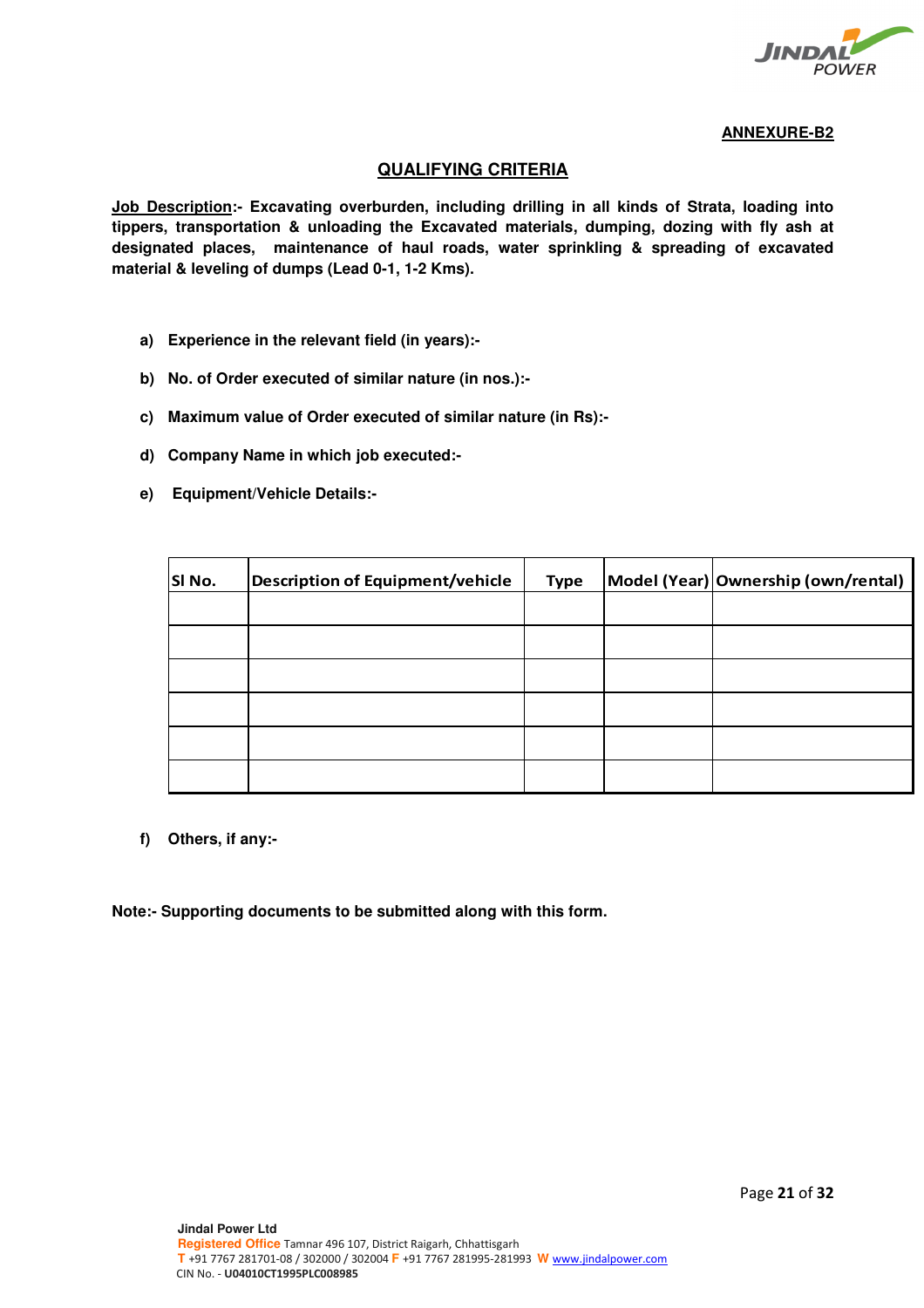

# **ANNEXURE-C1**

# **PRICE BID**

| SL.<br>NO.                            | <b>DESCRIPTION OF WORK</b>                                                                                                                                                                                                                                                                 | <b>QUANTIT</b><br>γ | <b>UNIT</b> | <b>RATE (in</b><br>Rs.) excl.<br><b>Diesel</b> | <b>VALUE</b><br>(in Rs.) | <b>Unit Diesel</b><br>Consumptio<br>n-Free Issue |  |
|---------------------------------------|--------------------------------------------------------------------------------------------------------------------------------------------------------------------------------------------------------------------------------------------------------------------------------------------|---------------------|-------------|------------------------------------------------|--------------------------|--------------------------------------------------|--|
| 1                                     | EXCAVATION OF OVERBURDEN, LOADING,<br>SHIFTING / TRANSPORTATION.<br>UNLOADING/DUMPING OF OVERBURDEN AT THE<br>DESIGNATED PLACE .AND SPRINKLING BY<br>WATER TANKER OVER DOZED FLY ASH, BIDDER<br>HAS TO MAKE SITE VISIT AND MAKE HIS OWN<br>ASSESSMENT OF THE LEAD OF OB<br>TRANSPORTATION. | 1300000             | Cum         |                                                |                          | 0.35                                             |  |
| $\overline{2}$                        | DRILLING OF DIFFERENT TYPE OF STRATA OF<br><b>OB</b>                                                                                                                                                                                                                                       | 50000               | <b>Mtrs</b> |                                                |                          | 0.7                                              |  |
| 3                                     | HIRING OF DOZER-BD-65                                                                                                                                                                                                                                                                      | 12                  | <b>MON</b>  |                                                |                          |                                                  |  |
| <b>TOTAL BASIC VALUE (IN RS)</b>      |                                                                                                                                                                                                                                                                                            |                     |             |                                                |                          |                                                  |  |
|                                       | Note: Diesel shall be issued by JPL on free of cost basis as per above unit consumption norms and                                                                                                                                                                                          |                     |             |                                                |                          |                                                  |  |
| shall be used for following equipment |                                                                                                                                                                                                                                                                                            |                     |             |                                                |                          |                                                  |  |
|                                       | <b>Excavator</b><br>1.                                                                                                                                                                                                                                                                     |                     |             |                                                |                          |                                                  |  |
|                                       | Tipper(3 nos)<br>2.                                                                                                                                                                                                                                                                        |                     |             |                                                |                          |                                                  |  |
|                                       | 3.<br><b>Water Tanker</b>                                                                                                                                                                                                                                                                  |                     |             |                                                |                          |                                                  |  |
| 4.                                    | <b>Drill Machine</b>                                                                                                                                                                                                                                                                       |                     |             |                                                |                          |                                                  |  |
|                                       | DOZER BD-65 $*$ (Diesel @ 22 ltr/hr free issue from JPL)<br>5.                                                                                                                                                                                                                             |                     |             |                                                |                          |                                                  |  |

**Measurement: Measurement of OB excavation shall be done in situ condition. Prior to the start of OB excavation reading of entire profiling to be taken by JPL EIC.** 

### **Other Terms and Conditions:-**

| <b>Taxes</b>                             |                                    |  |
|------------------------------------------|------------------------------------|--|
| Accommodation and Fooding                | <b>Contractor Scope</b>            |  |
| Transit/Workmen/Staff/Resource Insurance | <b>Contractor Scope</b>            |  |
| <b>Payment Term</b>                      | As mentioned in tender<br>Document |  |
| Other Points, if any                     |                                    |  |
| <b>TOTAL CONTRACT VALUE (in Rs.)</b>     |                                    |  |

# **Note :-**

- **i) Quantity mentioned in the Price Bid is on tentative basis. However, payment shall be made as per actual execution of work at JPL site.**
- **ii) Diesel shall be issued by JPL on free of cost basis based on the above unit consumption norms which shall be used for Excavator, Tipper(3 nos), water tanker, Drill Machine & Dozer.**
- **iii) The Contractor is requested to make site visit before submission of offer.**
- **iv) Diesel shall be issued by JPL on free of cost basis. However, lifting of Diesel from JPL Fuel Pump shall be in Contractor account.**

**THE CONTRACTOR IS REQUESTED TO PROVIDE THE DETAILED COST BREAKUP OF THE ABOVE SERVICES. Declaration by the Contractor** 

**We hereby declare that we have thoroughly & carefully studied this tender document and have clearly understood its contents as given below:**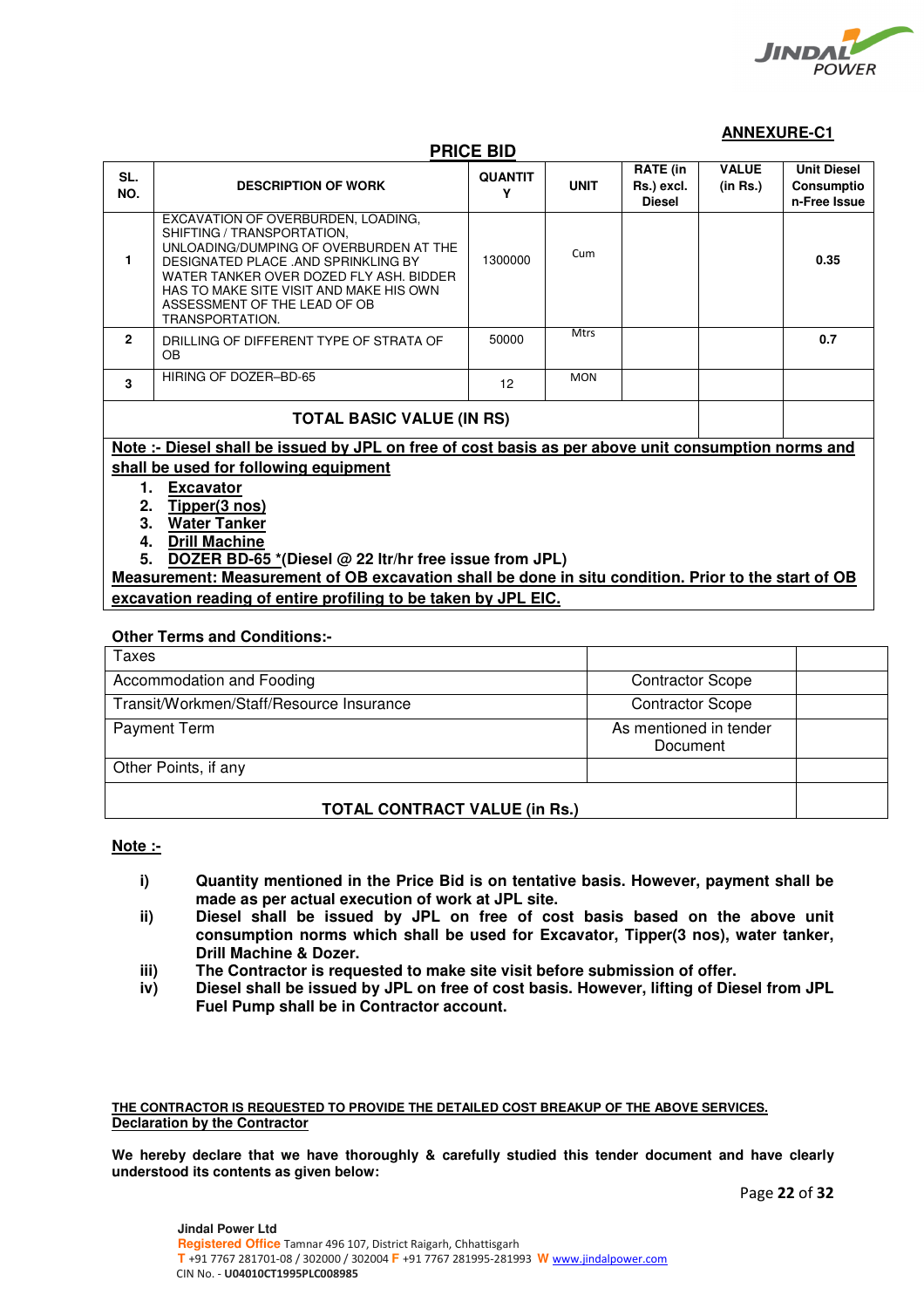

# **Scope of work.**

- **i. Scope of Work / Technical Specifications.**
- **ii. All Commercial Terms and Conditions.**
- **iii.** All Statutory requirements.<br> **iv.** Conditions of Tender Docur
- **iv. Conditions of Tender Documents / Purchase Order and Contracts.**

**and subsequently agree to comply with all the requirements of tender document as specified therein.** 

**From: M/s------------------------------------------------------------** 

**Company Seal & Signature with date-----------------------** 

**Contact Person: ---------------------------------------------------** 

**Contact No: ---------------------------------------------------------** 

**Email: -----------------------------------------------------------------** 

**Please put your signature with seal on all the pages of our tender documents as your token acceptance OR else shall be considered that you have understood & accepted complete scope of work, Technical Specifications, Commercial and all other terms & conditions of tender documents.** 

**Price bid and Technical / Qualifying bid shall be put in separate sealed envelope which will be submitted on or before the date and time specified on page no 01 i.e. (Tender's specs page),failing to which will disqualify/reject your offer out rightly.**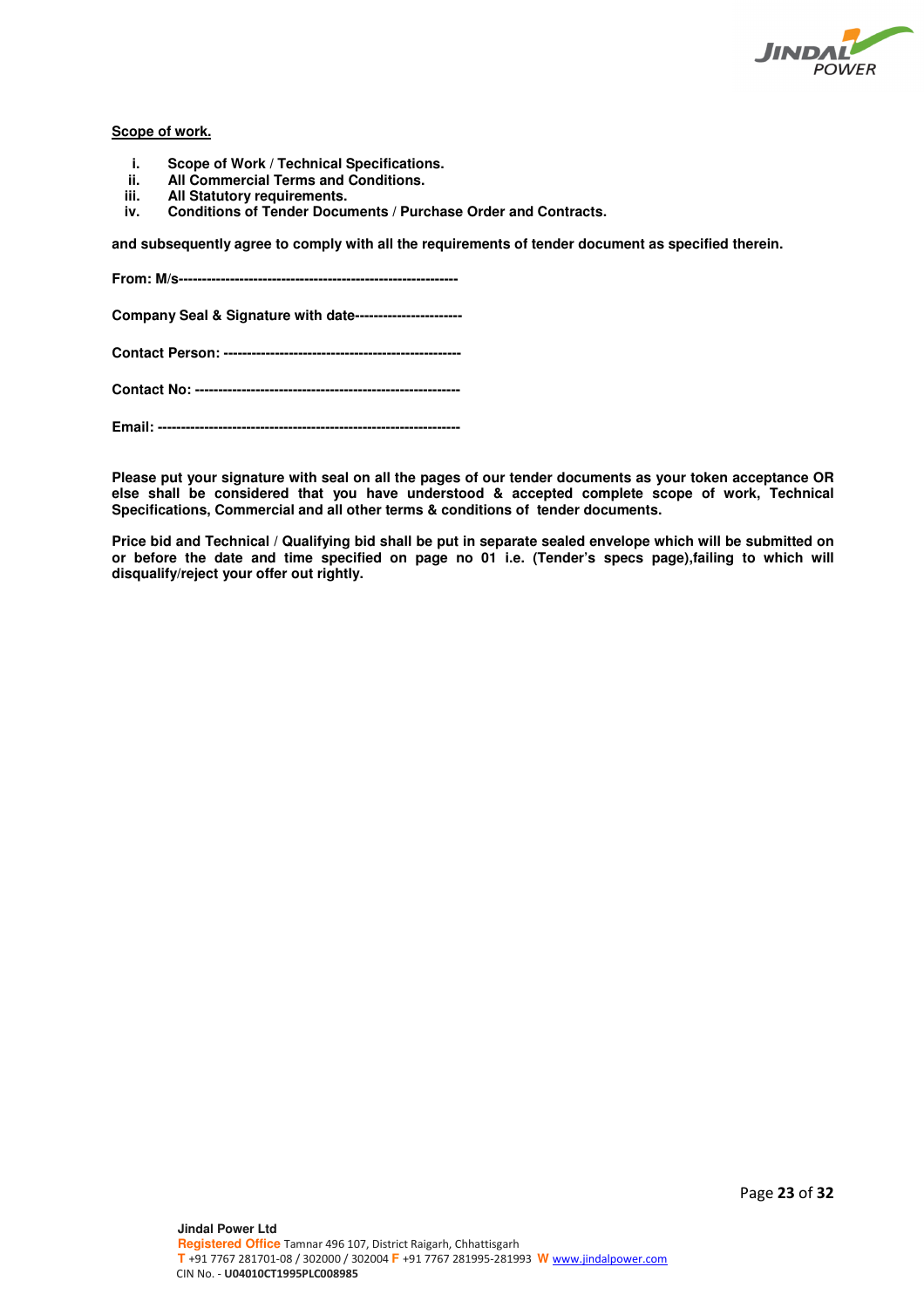

**ANNEXURE-C2**

# **OTHER TERMS:**

- 1. Every Bidder is expected to visit & know the nature and site location of the work before quoting the rates 2. The Contract agreement starts from the receipt of LOL / Order.
- 2. The Contract agreement starts from the receipt of LOI / Order.<br>3. The contractor should ensure before start of work all safety
- 3. The contractor should ensure before start of work all safety, statutory & legal compliances and should submit the proof to concern department at JPL.
- 4. The rates of Work Contract are inclusive of Supply as per scope if any, expert service charge; Skilled & Un-Skilled resource charges, consumables, special tools & tackles hire, PF, Insurance, Safety Compliances and all Govt. Statutory ,Factory Act, Mines/DGMS Act etc as well as other incidental charges.
- 5. Prices should be firm for all till completion of work.
- 6. The lifting, shifting, transportation, loss / damage of any material issued from JPL designated stores shall be in contractor's scope. The material issued by JPL shall be reconciled with JPL Central Stores prior to the submission of bills.
- 7. Any loss, damage to contractor's competent team / resource or to the JPL resource & property while executing the work shall be in contractors account.
- 8. Work shall be carried out under the overall supervision & guidance of JPL Engineer-In-Charge as per the schedules after taking permission by him.
- 9. Lodging, Boarding & Fooding, To & Fro, Local conveyance is in contractors scope unless otherwise stated specifically.
- 10. Suitable penalty shall be imposed as per JPL General Condition or Special Condition of contract in case of delay and noncompliance of work as per said scope of work and other terms & conditions as mentioned in our tender documents.
- 11. JPL General Conditions of Contract, Statutory & Safety Compliance as applicable are attached for your ready reference. All necessary safety precautions to be take care by contractor.
- 12. **LD:** Liquidated damages shall be applicable as per JPL GCC/SCC.
- 13. **JPL Reserves the Rights to place part order, if finalised on you.**
- 14. **PAYMENT TERMS:** Payment shall be made within 30 days after completion of work as per the actual executed quantity and certification by Engineer Incharge.
	- a) 90% running payment shall be made within 30 days against submission of verified invoices by JPL Engineer Incharge after completion of work.
	- b) 10% Security deposit shall be deducted from running bills against performance guarantee or Performance Guarantee of 10 % of Total Order Value for the contract period is to be submitted by the party in the form of performance bank guarantee. Security deposit shall be refunded after deduction if any, after successful completion of contract.
	- c) Taxes will be reimbursed on actual proof of documents after TDS/ Taxes deduction if any.

#### **Price bid and Technical / Qualifying bid shall be put in separate sealed envelope which will be submitted on or before the date and time specified on page no 01 i.e. (Tender's specs page), failing to which will disqualify/reject your offer outrightly.**

We request you to submit your offer in the **ABOVE FORMAT ONLY** on your company's / firm printed letter head and in a sealed envelope, as per above **enquiry format** on or before the due date.

### **Note: Kindly despatch the documents ONLY by Flyking /First Flight Courier mentioning door delivery up-to M/s Jindal Power Limited Tamnar Raigarh C.G. 496107**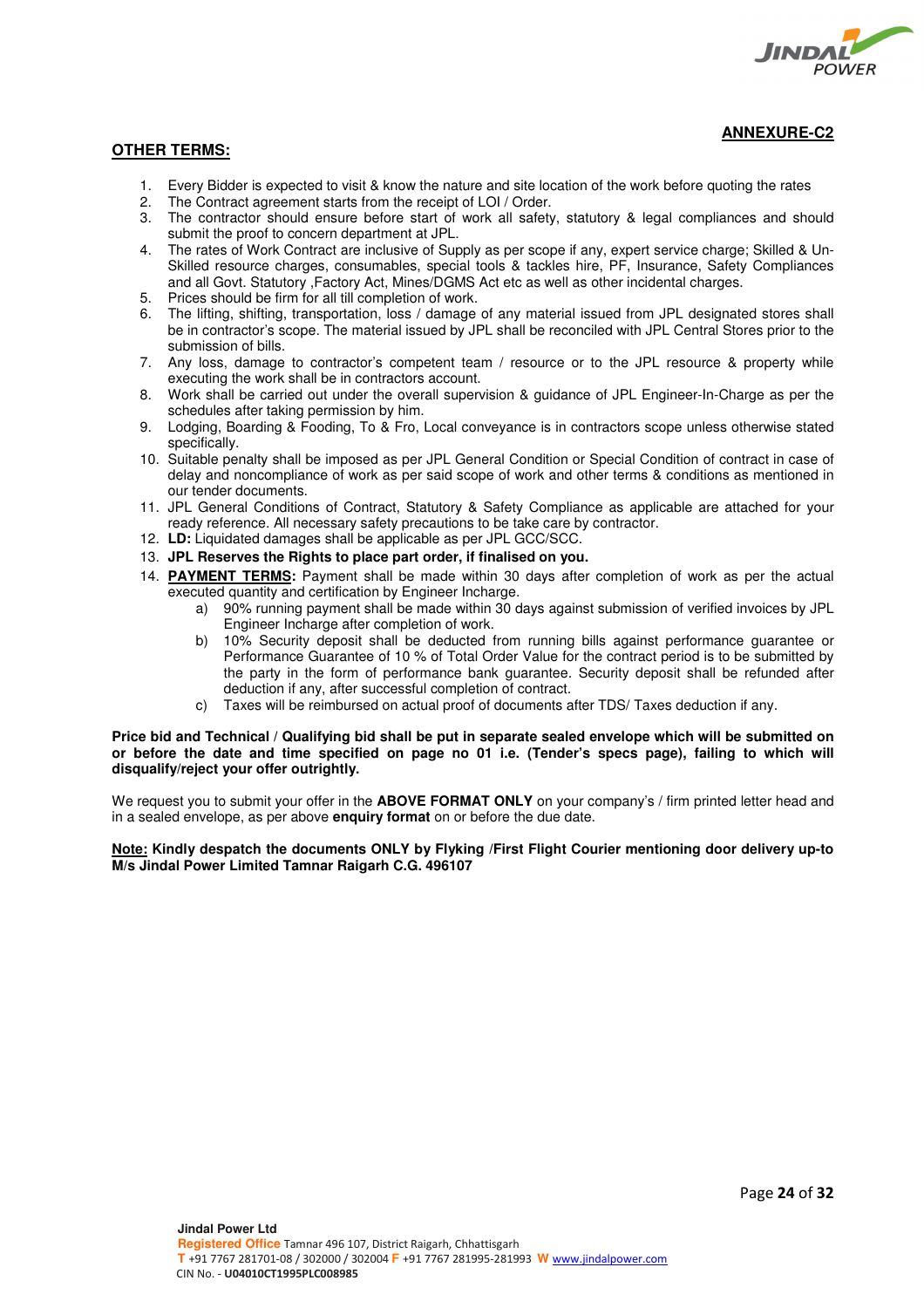

**ANNEXURE-C3**

### **PROFORMA OF BANK GUARANTEE FOR ADVANCE PAYMENT**

### **(TO BE STAMPED IN ACCORDANCE WITH STAMP ACT, IF ANY, OF THE COUNTRY OF THE ISSUING BANK)**

Ref. **Ref. Ref. Ref. Ref. Ref. Ref. Ref. Ref. Ref. Ref. Ref. Ref. Ref. Ref. Ref. Ref. Ref. Ref. Ref. Ref. Ref. Ref. Ref. Ref. Ref. Ref. Ref. Ref. Ref. Ref. Ref.**

discussion of the contract of the contract of the contract of the contract of the contract of the contract of the contract of the contract of the contract of the contract of the contract of the contract of the contract of

**Jindal Power Limited,**  Tamnar-496 107 District Raigarh, Chhatisgarh.

Dear Sirs,

 In consideration of Jindal Power Limited (hereinafter called the ' Owner' which expression shall unless repugnant to the subject or context include its administrators, executors and permitted assigns) having awarded to M/s \_\_\_\_\_\_\_\_\_\_\_\_\_\_\_\_\_\_\_\_\_\_\_\_\_\_\_\_\_\_\_\_ having its Registered office at \_\_\_\_\_\_\_\_\_\_\_\_\_\_\_\_\_\_(hereinafter called the 'Contractor' which expression shall unless repugnant to the subject or context include its administrators,<br>executors and permitted assigns) a contract No. dated valued at executors and permitted assigns) a contract No. The dated at the valued at Rs. The contract of the contract of the contract of the contract of the contract of the contract of the contract of the contract of the contract of the contract of the contract of the contract of the contract of the contra the 'Contract') and the 'Owner' having agreed to make an advance payment to 'Contractor' for performance of the above 'Contract' a sum of Rs. \_\_\_\_\_\_\_/- (Rupees \_\_\_\_\_\_\_\_\_\_\_ only) payment representing \_\_\_% of the Contract'.<br>Contract value of Rs. \_\_\_\_\_\_\_\_\_\_/- (Rupees \_\_\_\_\_\_\_\_\_\_\_\_\_\_\_\_\_\_\_only) in terms of the said 'Contract'. Contract value of Rs.  $\frac{1}{\text{Change of the bank } 8 \text{ address}}$  (Rupees \_\_\_\_\_\_\_\_\_\_\_\_\_\_\_\_\_only) in terms of the said 'Contract'. (Name of the bank & address) do hereby covenant and agree with you as follows:

1. We hereby undertake to indemnify you and keep you indemnified to the extent of the sum of Rs.<br>(Rupees only) from and against all losses and damages that may only) from and against all losses and damages that may be caused to or suffered by you in relation to the advance payment paid by you to the 'Contractor' as aforesaid by reason of any default or defaults on the part of the 'Contractor' in due supply & commissioning of the 'Goods' (as defined in the above 'Contract') or carrying out any works under the said 'Contract' in respect of which such advance payment as aforesaid has been made by you to the 'Contractor' or otherwise in the observance and performance of any of the terms and conditions relating there to in accordance with the true intent and meaning thereof and in the event of any default or defaults on the part of the 'Contractor' as aforesaid, we shall forthwith on demand pay to you any sum or sums not exceeding in the total of the said sum of Rs.  $\frac{1}{2}$  (Rupees \_\_\_\_\_\_\_\_\_\_\_\_\_\_\_\_\_\_only) as may be claimed by you from the 'Contractor' by way of refund of such advance

payment or any portion or otherwise as your losses and/or damages by reason of such default or defaults on the part of the 'Contractor' as aforesaid without demur or without reference to 'Contractor'.

- 2. Notwithstanding anything to the contrary, we agree that your decision as to whether the 'Contractor' has made any such default or defaults and the amount or amounts to which you are entitled by reasons thereof, will be binding on us and we shall not be entitled to ask you to establish your claim or claims under this Bank Guarantee but shall pay the same forthwith without any objection or excuse.
- 3. We undertake to pay to you any or all money so demanded from time to time during the validity of the Bank Guarantee notwithstanding any dispute or disputes raised by the 'Contractor' in any suit or proceeding pending before any court of Tribunal or arbitration relating thereto, our liability under these presents being absolute and unequivocal.
- 4. The Payment (s) so made by us under this Bank Guarantee shall be a valid discharge of our liability for payment hereunder. This Bank Guarantee will also be discharged upon return of its original to us.

This Bank Guarantee shall come into force simultaneously with your making the said advance payment to the 'Contractor' and shall not be revoked by us any time during its currency without your previous consent in writing.

Page **25** of **32**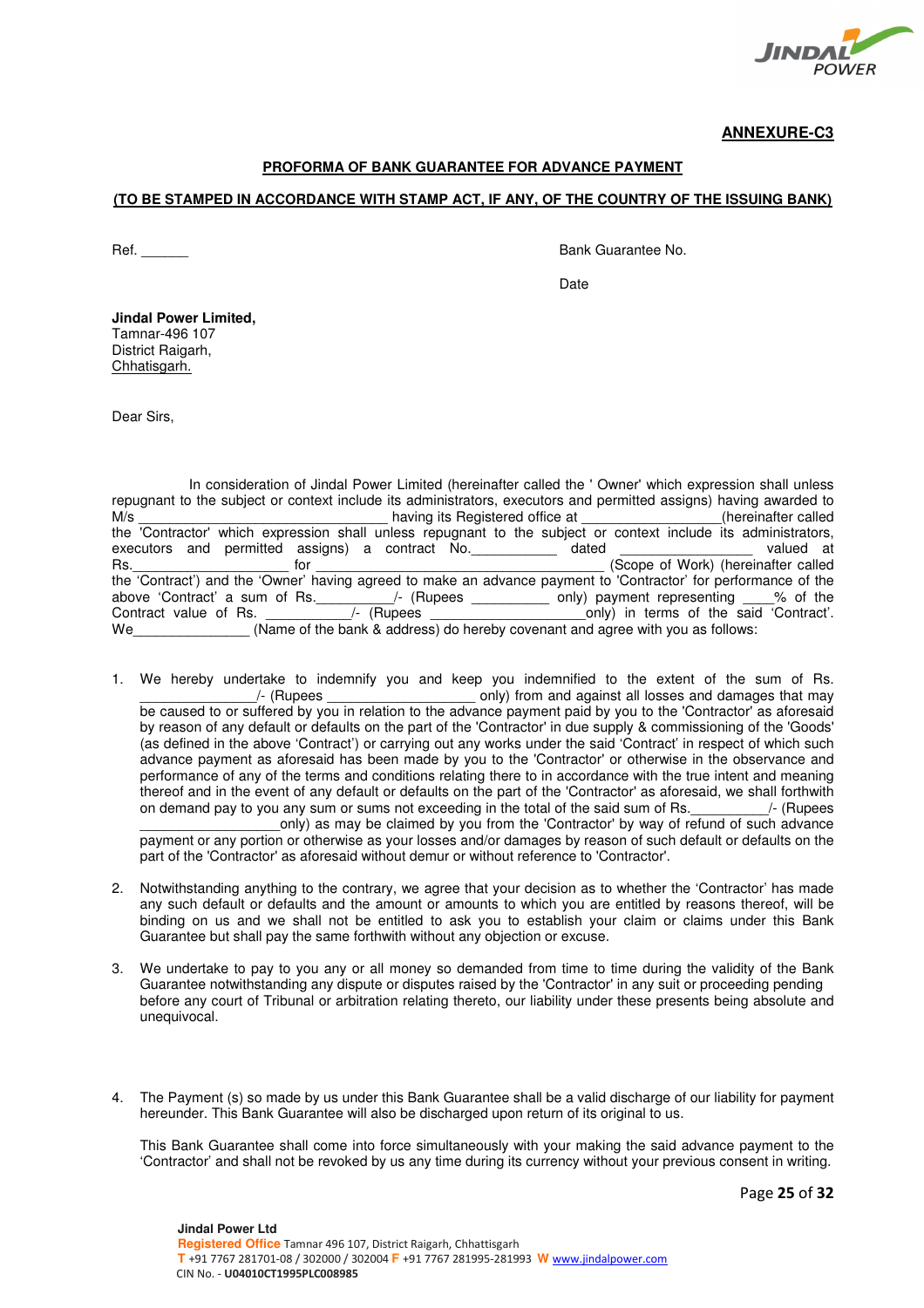

- 5. Unless extended, this Bank Guarantee shall remain in force till  $(*)$  provided however that, should it be necessary to extend, we shall extend forthwith the period of this Bank Guarantee on your / contractor's request till such time as may be required by you.
- 6. You will have fullest liberty without affecting this Bank Guarantee to postpone for anytime or from time to time any of your rights or power against the 'Contractor' and either to enforce or forebear to enforce any of the terms or conditions of the said 'Contract' and we shall not be released from our liability under this Bank Guarantee by the exercise of your liberty with reference to the 'Contractor' any variation or modification of the said 'Contract' or any other forbearance, act or omission on your part or any indulgence shown by you to the 'Contractor' or by any variation or modification of the said 'Contract' or any other act, matter, or thing whatsoever which under the law relating to sureties would, but for the provisions hereof, have the effect of so releasing us from our liability hereunder. Provided always that nothing herein contained will enlarge our liability hereunder beyond the limit of<br>Rs. (Rupees only) as aforesaid or extend the period of this Bank *conly)* as aforesaid or extend the period of this Bank Guarantee beyond the said period unless extended in writing in terms of clause 5 above.
- 7. In order to give full effect to this Bank Guarantee herein contained you shall be entitled to act as if we were your principal debtors in respect of your claims against the 'Contractor' under this 'Contract', hereby guaranteed by us as aforesaid and we hereby expressly waive all our suretyship and other rights if any, which are in any way inconsistent with the above or any other provisions of this Bank Guarantee.
- 8. Subject to the maximum limit of our liability as aforesaid or the subsequent adjustment made against such advanc00e in terms of the Contract from the running bills of the Contractor this Bank Guarantee will cover your claim or claims against the 'Contractor' under this 'Contract' from time to time arising out of or in relation to your such advance payment to the 'Contractor' aforesaid and in respect of which your demand or notice in writing be issued to us before ----------- .@
- 9. This Bank Guarantee and the power and provisions herein contained are in addition to and not by way of limitation of or substitution for any other guarantee or guarantees hereto given to you by us (whether jointly with other or alone) and now existing un-cancelled and that this Bank Guarantee is not intended to and shall not revoke or limit such guarantee or guarantees.
- 10. This Bank Guarantee shall be a continuing guarantee and shall not be discharged by any change in the constitution of the 'Contractor' or ourselves, nor shall it be affected by any change in your constitution or by any amalgamation or absorption thereof or therewith but will ensure for and be available to and enforceable by the absorbing or amalgamated company or concerns. We shall not revoke this Bank Guarantee during currency, except with your prior consent in writing or upon return of this Bank Guarantee in original.
- 11. Unless a claim or demand is made on us in writing on or before @ all your rights shall be forfeited and we shall stand released and discharged from our liability hereunder.
- 12. We have power to issue this Bank Guarantee in your favour and the undersigned, who are executing this Guarantee, have the necessary power to do so on behalf of the Bank under the **Act,** Act, \_\_\_\_\_\_\_.
- 13. Notwithstanding anything contained herein above:
	- a. our liability under this Bank Guarantee shall not exceed Rs. 4. (Rupees  $\mathsf{only}).$

b) this Bank Guarantee shall be valid only upto (\*) or upto the period extended whichever is later; and

c) we are liable to pay the guaranteed amount or any part thereof under this Bank Guarantee only and only if you serve upon us a written claim or demand on or before \_\_\_\_\_\_\_\_\_ @.

Attorney as per Power of Attorney No. Date

**(\*) The date will be the scheduled date of Commissioning of Goods at Site as per the above said 'Contract'.** 

Page **26** of **32**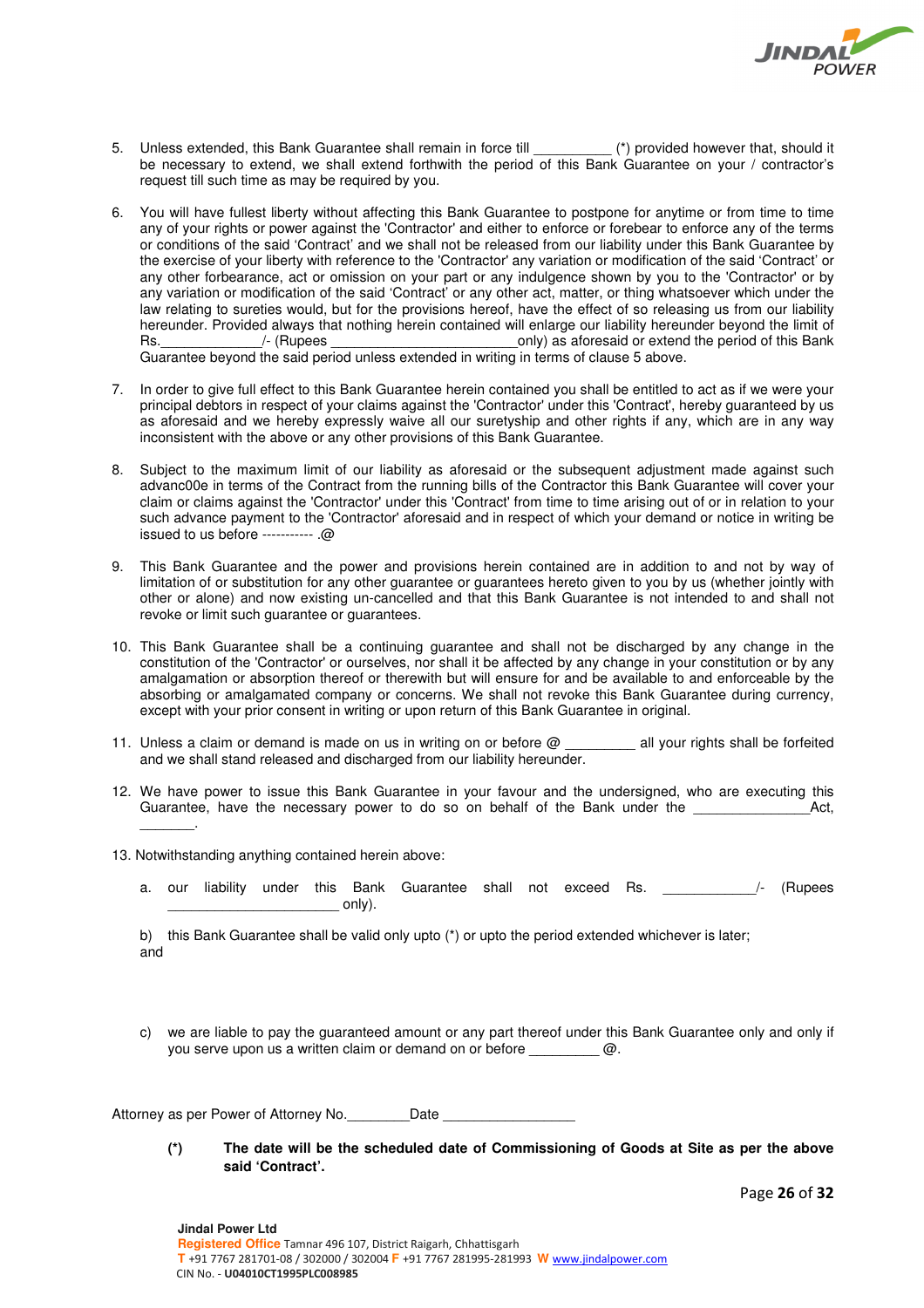

- **@ The date will be ninety (90) days after the scheduled date of Commissioning of Goods at Site as per the above said 'Contract'.**
- **Note:** 1) The Stamp paper of appropriate value shall be purchased in the name of the Bank who issues the " Bank Guarantee".
	- 2) In case of domestic Bidders, the Bank Guarantee shall be from an Indian Nationalized Bank or from following schedule Private Banks
		-
		- **a) ICICI Bank e) ABN Amro b)** HDFC Bank<br>c) IDBI Bank
		- -
- 
- 
- **g)** Bank of America
- **d) Citi Bank**
- 
- **3) In case of foreign Bidders, the Bank Guarantee shall be from the foreign branch of the Indian Nationalized Bank/scheduled Private Bank as stated above. Alternatively, foreign Bidder may also, if he so desire, submit the Bank Guarantee from the foreign bank provided such Bank Guarantee is confirmed by an Indian Nationalized Bank/schedule Private Bank as stated above.**

**\*\*\*\*\*\*\*\*\*\*\*\*\*\*\*\*\*\*\*\*\*\*\*\*** 

**AUTHORIZED SIGNATORY JINDAL POWER LIMITED TAMNAR, RAIGARH – 496107**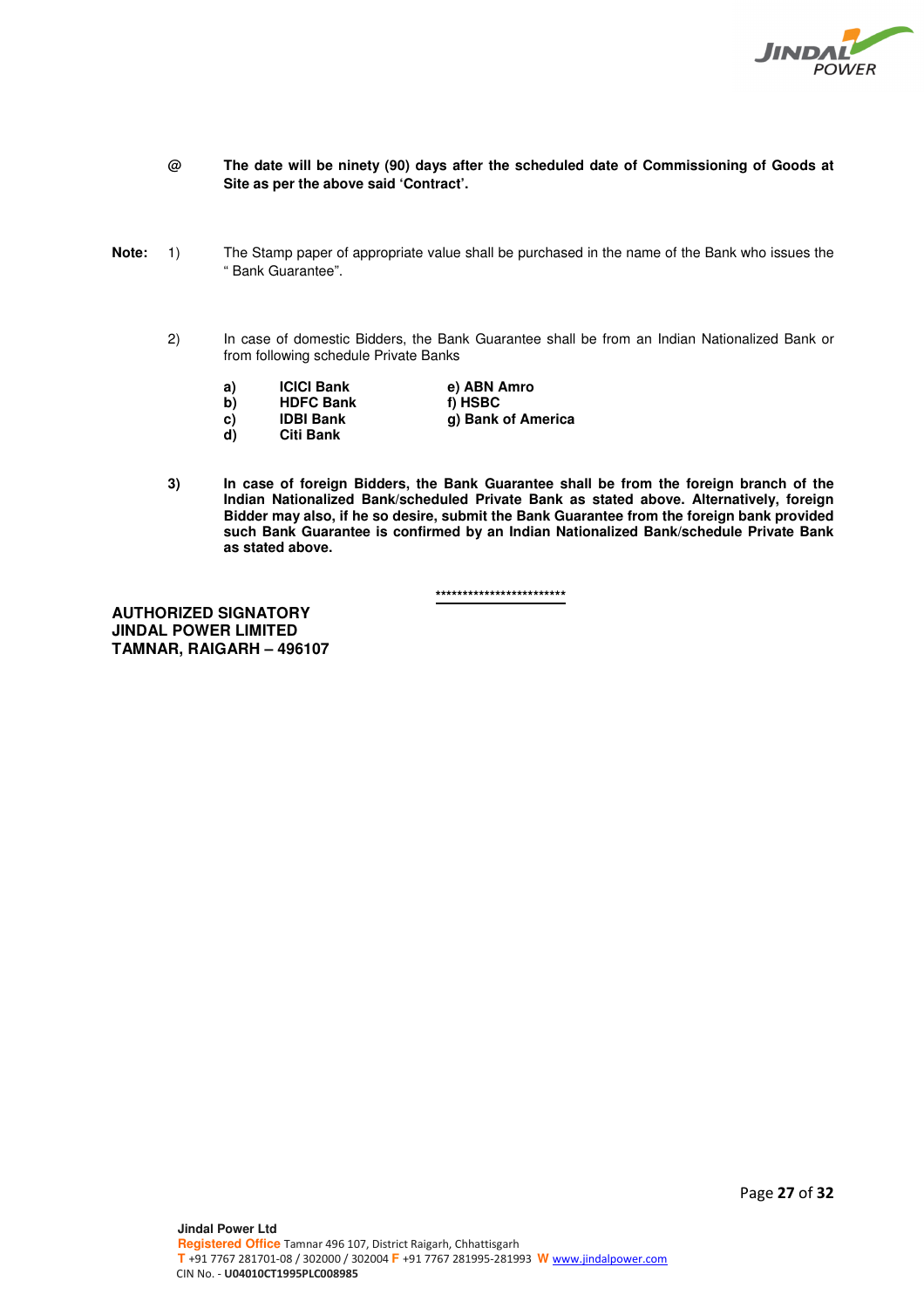

# **ANNEXURE-C4**

# **PROFORMA FOR PERFORMANCE BANK GUARNATEE**

### (TO BE STAMPED IN ACCORDANCE WITH STAMP ACT, IF ANY, OF THE COUNTRY OF THE ISSUING BANK)

Ref. The contract of the contract of the contract of the Bank Guarantee No.

|                                                                                     | Date      |       |                            |
|-------------------------------------------------------------------------------------|-----------|-------|----------------------------|
| <b>Jindal Power Limited,</b><br>Tamnar-496 107<br>District Raigarh,<br>Chhatisgarh. |           |       |                            |
| Dear Sirs,                                                                          |           |       |                            |
| We refer to the Contract No.:                                                       | signed on |       | [dated ] ("the             |
| Contract")<br>between<br>and<br>you                                                 |           | ("the | Contractor")<br>concerning |
|                                                                                     |           |       | (Brief description of the  |
| Scope of work).                                                                     |           |       |                            |
| By this Bank Guarantee, we, the undersigned,                                        |           |       | a Bank (or                 |

Company) organized under the laws of **Example 2** and having its Branch office at and registered / principal office at do hereby irrevocably guarantee payment to you up to ten (10%) of the Contract Price until Ninety (90) days beyond the Defect Liability Period.

We undertake to make payment under this Bank Guarantee upon receipt by us of your first written demand signed by your duly authorized officer declaring the Contractor to be in default under the Contact and without cavil or argument any sum or sums within the above named limits, without your need to prove or show grounds or reasons for your demand and without the right of the Contractor to dispute or question such demand.

Our liability under this Bank Guarantee shall be to pay you the sum so requested or the amount then guaranteed hereunder whichever is less in respect of any demand duly made hereunder prior to expiry of the Bank Guarantee, without being entitled to inquire whether or not this payment is lawfully demanded.

This Bank Guarantee shall be valid from the date of issue until Ninety (90) days beyond the Defect Liability Period of the Facilities i.e. upto an inclusive of  $(year, month and date)$ .

Except for the documents herein specified, no other documents or other action shall be required, notwithstanding any applicable law or regulation.

If the Defect Liability Period is extended with respect to the Facilities in accordance with the Contract, the validity of this Bank Guarantee shall be extended with respect to ten percent (10%) of the Contract Price of that part until expiry of 90 days beyond such extended Defect Liability Period.

Our liability under this Bank Guarantee shall become null and void immediately upon its expiry, whether it is returned or not, and no claim may be made hereunder within one month from the date of such expiry or after the aggregate of the sums paid by us to you shall equal the sums guaranteed hereunder, whichever is the earlier.

All notices to be given under shall be given by registered (airmail) posts to the addressee at the address herein set out or as otherwise advised by and between the parties hereto.

We hereby agree that any part of the Contract may be amended, renewed, extended, modified, compromised, released or discharged by mutual agreement between you and the Contractor, and this security may be exchanged or surrendered without in any way impairing or affecting our liabilities hereunder without notices to us and without the

Page **28** of **32**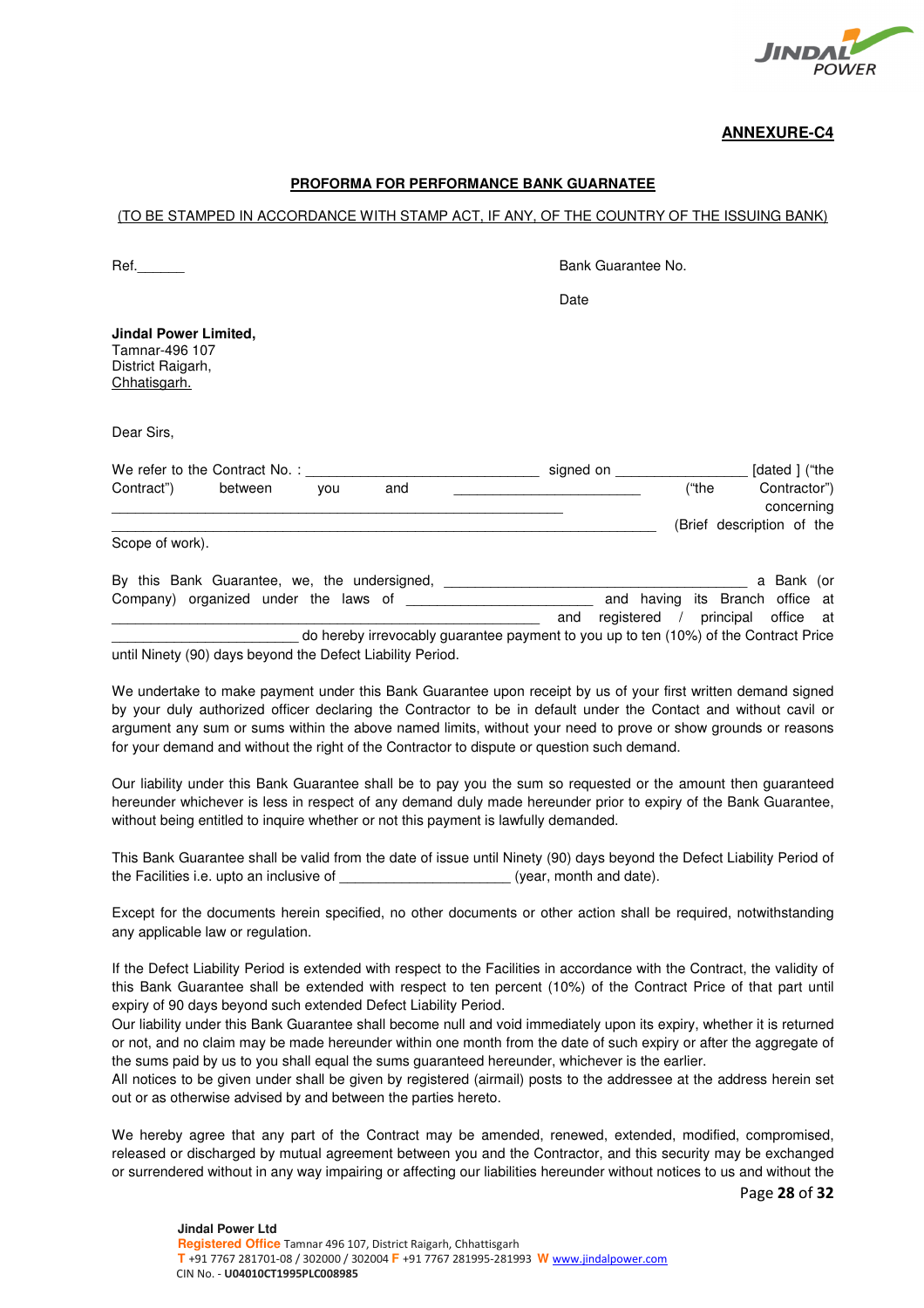

necessity for any additional endorsement, consent or guarantee by us, provided, however, that the sum guaranteed shall not be increased or decreased.

No action, event or condition which by any applicable law should operate to discharge us from liability hereunder shall have any effect and we hereby waive any right we may have to apply such law so that in all respects our liability hereunder shall be irrevocable and, except as stated herein, unconditional in all respects.

Yours truly, Name of the Bank

………………………………………. Authorized Signature Signature of Witness. Name ……………………. Address………………….

**Note:** 

- **1. The non-judicial stamp papers of appropriate value shall be purchased in the name of the Bank who issues the 'Bank Guarantee'.**
- **2. Performance Security is to be provided by the successful bidder in the form of a Bank Guarantee which should be issued either:** 
	- **(a) by a reputed bank located in the country of Employer and acceptable to the Employer, or**
	- **(b) by a foreign bank confirmed by either its correspondent bank located in the country of Employer which should be reputed and acceptable to the Employer, or**
	- **(c) by a Public Sector Bank in the country of Employer.**

**All banks except Public Sector Banks of the Employer's country shall have with overall international corporate rating or rating of long term debt not less than A- (A minus) or equivalent by a reputed rating agency.** 

**AUTHORIZED SIGNATORY JINDAL POWER LIMITED TAMNAR, RAIGARH – 496107**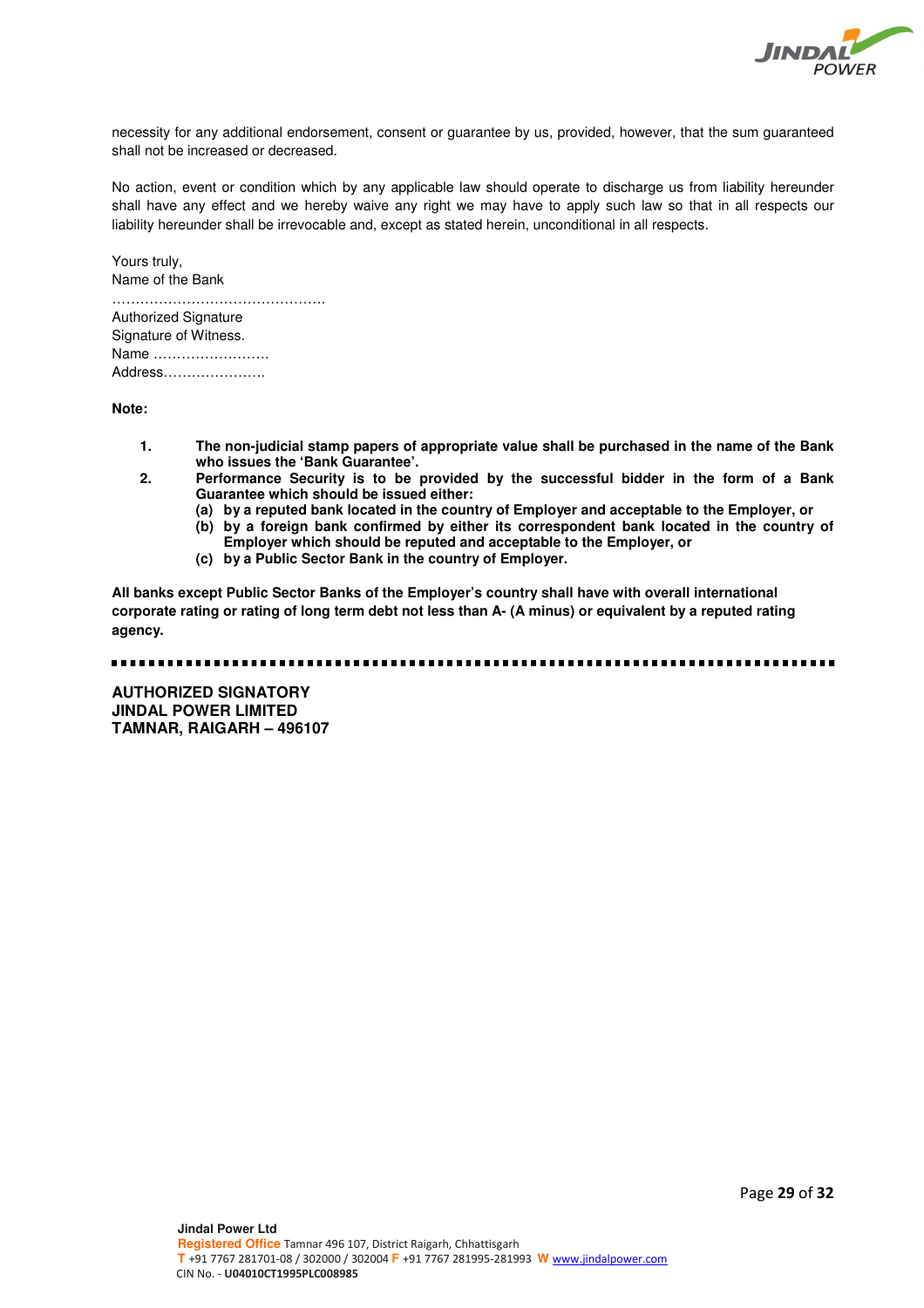

**ANNEXURE-C5**

# **PROFORMA OF BANK GUARANTEE FOR CONTRACT PERFORMANCE**

### **(TO BE STAMPED IN ACCORDANCE WITH STAMP ACT, IF ANY, OF THE COUNTRY OF THE ISSUING BANK)**

Ref. **Ref. Ref. Ref. Ref. Ref. Ref. Ref. Ref. Ref. Ref. Ref. Ref. Ref. Ref. Ref. Ref. Ref. Ref. Ref. Ref. Ref. Ref. Ref. Ref. Ref. Ref. Ref. Ref. Ref. Ref. Ref.**

discussion of the contract of the contract of the contract of the contract of the contract of the contract of the contract of the contract of the contract of the contract of the contract of the contract of the contract of

**Jindal Power Limited,** 

Tamnar-496107

District Raigarh,

Chhatisgarh.

Dear Sirs,

In consideration of Jindal Power Limited (hereinafter called the 'Owner' which expression shall unless repugnant to the subject or context include its administrators, executors and permitted assigns) having awarded to M/S having its Registered office at  $\Box$  (hereinafter called the 'Contractor' which expression shall unless repugnant to the subject or context include its administrators, executors and permitted assigns) a contract No. a dated  $\frac{1}{\sqrt{1-\frac{1}{1-\frac{1}{1-\frac{1}{1-\frac{1}{1-\frac{1}{1-\frac{1}{1-\frac{1}{1-\frac{1}{1-\frac{1}{1-\frac{1}{1-\frac{1}{1-\frac{1}{1-\frac{1}{1-\frac{1}{1-\frac{1}{1-\frac{1}{1-\frac{1}{1-\frac{1}{1-\frac{1}{1-\frac{1}{1-\frac{1}{1-\frac{1}{1-\frac{1}{1-\frac{1}{1-\frac{1}{1-\frac{1}{1-\frac{1}{1-\frac{1$ Rs. The contract of the contract of the contract of the contract of the contract of the contract of the contract of the contract of the contract of the contract of the contract of the contract of the contract of the contra the 'Contract') and the same has been unequivocally accepted by the 'Contractor' and the 'Contractor' having agreed to provide a Contract Performance Guarantee for the faithful performance of the entire 'Contract' equivalent to being being the said value of the 'Contract' to the 'Owner'. We can be in the (Name of the bank & address) do hereby covenant and agree with you as follows:

- 1. We hereby undertake to indemnify you and keep you indemnified to the extent of the sum of Rs. /- (Rupees and state only) from and against all losses and damages that may be caused to or suffered by you by reason of any default or defaults on the part of the 'Contractor' in performance of the 'Contract' or carrying out any works under the said 'Contract' or otherwise in the observance and performance of any of the terms and conditions relating there to in accordance with the true intent and meaning thereof and in the event of any default or defaults on the part of the 'Contractor' as aforesaid, we shall forthwith on demand pay to you any sum or sums not exceeding in the total of the said<br>sum of Rs. / (Rupees only) as may be claimed by you from the only) as may be claimed by you from the 'Contractor' as your losses and/or damages by reason of such default or defaults on the part of the 'Contractor' as aforesaid without demur or without reference to 'Contractor'.
- 2 Notwithstanding anything to the contrary, we agree that your decision as to whether the 'Contractor' has made any such default or defaults and the amount or amounts to which you are entitled by reasons thereof, will be binding on us and we shall not be entitled to ask you to establish your claim or claims under this guarantee but shall pay the same forthwith without any objection or excuse.
- 3 We undertake to pay to you any money so demanded from time to time notwithstanding any dispute or disputes raised by the 'Contractor' in any suit or proceeding pending before any court of Tribunal or arbitration relating thereto, our liability under these presents being absolute and unequivocal.
- 4 The Payment (s) so made by us under this guarantee, shall be a valid discharge of our liability for payment hereunder. This guarantee will also be discharged upon return of its original to us.

Page **30** of **32**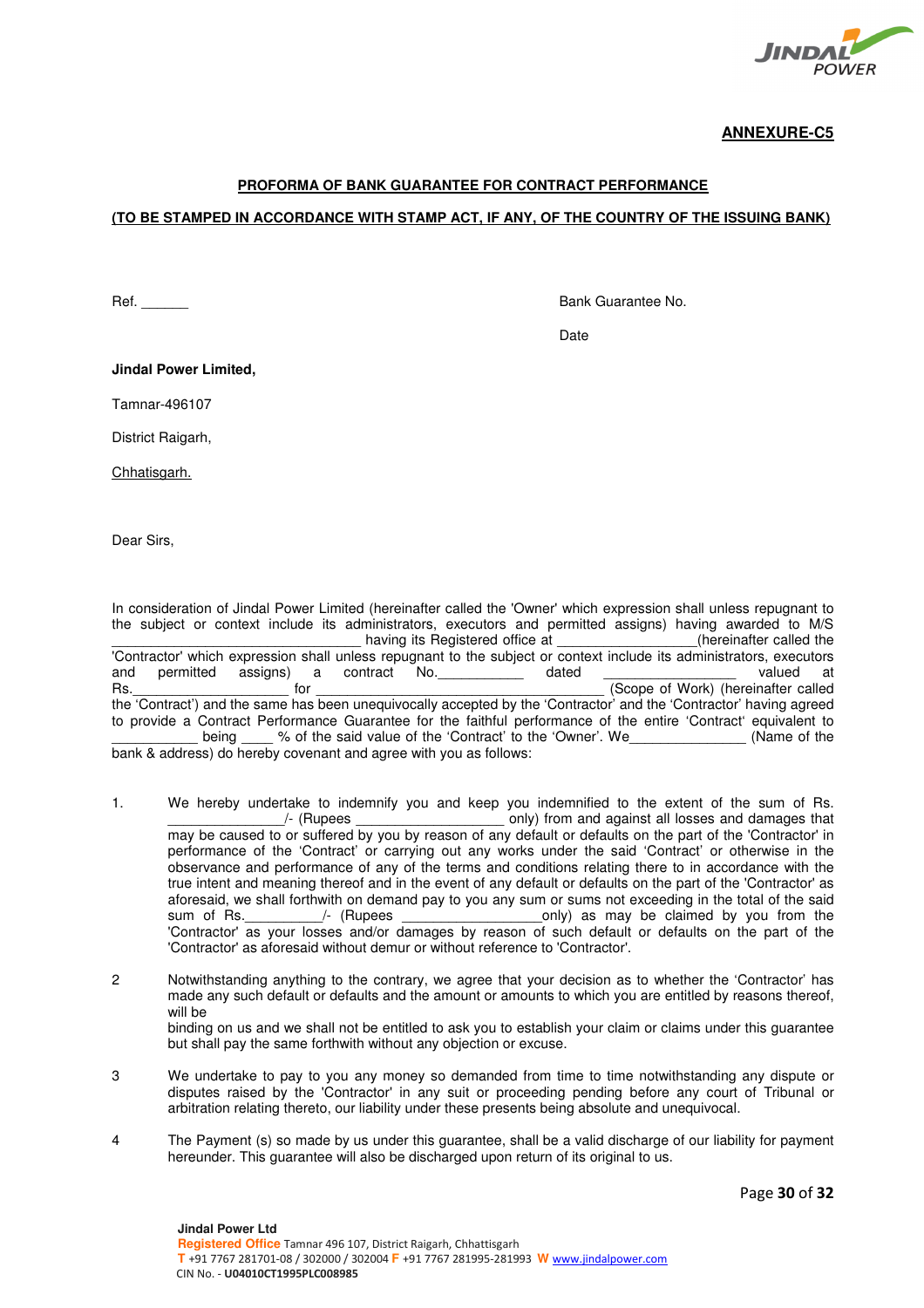

This guarantee shall come into force from the date of this Guarantee and shall not be revoked by us any time during its currency without your previous consent in writing.

- 5 Unless extended, this guarantee shall remain in force till \_\_\_\_\_\_\_\_\_\_\_\_\_ (\*) provided however that, should it be necessary to extend, we shall extend forthwith the period of this guarantee on your request till such time as may be required by you.
- 6 You will have fullest liberty without affecting this guarantee to postpone for anytime or from time to time any of your rights or power against the 'Contractor' and either to enforce or forebear to enforce any of the terms or conditions of the said 'Contract' and we shall not be released from our liability under this guarantee by the exercise of your liberty with reference to the 'Contractor' any variation or modification of the said 'Contract' or any other forbearance, act or omission on your part or any indulgence shown by you to the 'Contractor' or by any variation or modification of the said 'Contract' or any other act, matter, or thing whatsoever which under the law relating to sureties would, but for the provisions hereof' have the effect of so releasing us from our liability hereunder. Provided always that nothing herein contained will enlarge our liability hereunder beyond the limit of Rs.\_\_\_\_\_\_\_\_\_\_\_\_\_/- (Rupees \_\_\_\_\_\_\_\_\_\_\_\_\_\_\_\_\_\_\_\_\_\_\_\_only) as aforesaid or extend the period of this guarantee beyond the said period unless extended in writing in terms of clause 5 thereof.
- 7 In order to give full effect to the guarantee herein contained you shall be entitled to act as if we were your principal debtors in respect of your claims against the 'Contractor' under this 'Contract', hereby guaranteed by us as aforesaid and we hereby expressly waive all our suretyship and other rights if any, which are in any way inconsistent with the above or any other provisions of this guarantee.
- 8 Subject to the maximum limit of our liability as aforesaid this guarantee will cover all your claim or claims against the 'Contractor' under this 'Contract' from time to time arising out of or in relation thereto and in respect of which your demand or notice in writing be issued to us before -----------------@.
- 9 This guarantee and the power and provisions herein contained are in addition to and not by way of limitation of or substitution for any other guarantee or guarantees hereto given to you by us (whether jointly with other or alone) and now existing un-cancelled and that this guarantee is not intended to and shall not revoke or limit such guarantee or guarantees.
- 10 This guarantee shall be a continuing guarantee and shall not be discharged by any change in the constitution of the 'Contractor' or ourselves, nor shall it be affected by any change in your constitution or by any amalgamation or absorption thereof or therewith but will ensure for and be available to and enforceable by the absorbing or amalgamated company or concerns. We shall not revoke this guarantee during currency, except with your prior consent in writing or upon return of this Bank Guarantee in original.
- 11 Unless a claim or demand is made on us in writing on or before  $@$  all your rights shall be forfeited and we shall stand released and discharged from our liability hereunder.
- 12 We have power to issue this Guarantee in your favour and the undersigned, who are executing this Guarantee have the necessary power to do so on behalf of the Bank under the \_\_\_\_\_\_\_.
- 13 Notwithstanding anything contained herein above:
	- a) our liability under this Bank Guarantee shall not exceed Rs. 4 /- (Rupees  $\circ$ nly).

b) this Bank Guarantee shall be valid only upto (\*)or upto the period extended under clause 5 whichever is later; and

c) we are liable to pay the guaranteed amount or any part thereof under this Bank Guarantee only and only if you serve upon us a written claim or demand on or before  $\omega$ .

\_\_\_\_\_\_\_\_\_\_\_\_\_\_\_\_\_\_\_\_\_\_\_\_\_\_\_\_ \_\_\_\_\_\_\_\_\_\_\_\_\_\_\_\_\_\_\_\_\_\_\_\_\_

**WITNESS** 

Page **31** of **32**